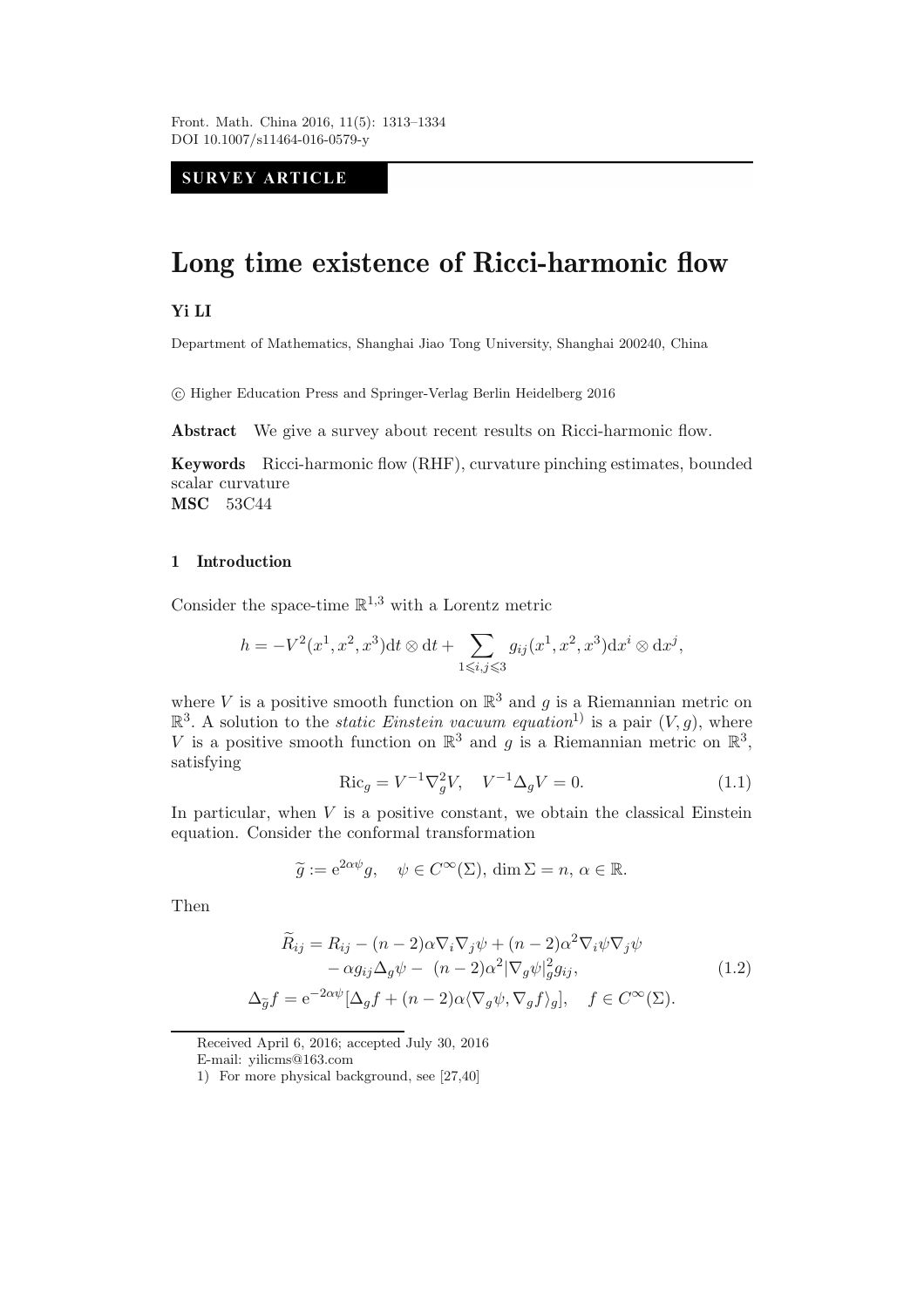Let  $u = \log V$ ,  $\widetilde{g} = e^{2u}g$  in (1.1). We then obtain

$$
\bar{R}_{ij} = 2\nabla_i u \nabla_j u, \quad \Delta_{\tilde{g}} u = 0,
$$
\n(1.3)

since

$$
R_{ij} = \nabla_i \nabla_j u + \nabla_i u \nabla_j u.
$$

To find a solution to the static Einstein vacuum equation, we shall try to solve  $(1.3)$ . One method is to use the corresponding parabolic flow, that is, *Ricci-harmonic flow* (RHF).

Given a closed manifold  $M$  of dimension  $n$ , the RHF is defined by

$$
\partial_t g(t) = -2\mathrm{Ric}_{g(t)} + 2\alpha(t)\nabla_{g(t)}\phi(t) \otimes \nabla_{g(t)}\phi(t), \quad \partial_t \phi(t) = \Delta_{g(t)}\phi(t), \quad (1.4)
$$

introduced in [27,28,32,34], where  $g(t)$  is a family of Riemannian metric,  $\phi(t)$ is a family of functions, and  $t \in [0, T)$  (with  $T \in (0, +\infty]$ , and the existence of T was proved in [27,32]). Here,  $\alpha(t)$  is a time-dependent positive constant. In particular, we may choose  $\alpha(t) \equiv \alpha$ , a positive constant. If all functions  $\phi(t) \equiv 0$ , we obtain the Ricci flow (RF) introduced by Hamilton in his famous paper [22] and definitely used by Perelman [37–39] on his work about the Poincaré conjecture. The flow equations  $(1.1)$  come from mentioned static Einstein vacuum equations arising in the general relativity, and also arise as dimensional reductions of RF in higher dimensions [30].

Several analogous flows have been investigated in recent years. For example, connection Ricci flow [44], Ricci-Yang-Mills flow [43,46,56], and renormalization group flows [23,24,36,45].

Without loss of generality, we may assume  $\alpha(t) \equiv 2$  in (1.4); thus, we consider the following RHF:

$$
\partial_t g(t) = -2\mathrm{Ric}_{g(t)} + 4\nabla_{g(t)}\phi(t) \otimes \nabla_{g(t)}\phi(t), \quad \partial_t \phi(t) = \Delta_{g(t)}\phi(t), \qquad (1.5)
$$

For general  $\alpha(t)$ , the same results also hold (see [26–28,32,34]).

Throughout this paper, we fix a closed manifold  $M$  of dimension  $n$ . For any Riemannian metric g on M, let  $\nabla_q$  denote the Levi-Civita connection induced by g. The Riemann curvature tensor  $\text{Rm}_g$ ,  $\text{Ric}_g$ , and scalar curvature  $R_g$  are, respectively, defined by

$$
\operatorname{Rm}_g(X, Y)Z := \nabla_X \nabla_Y Z - \nabla_Y \nabla_X Z - \nabla_{[X,Y]} Z,
$$
  

$$
R_{ijk}^{\ell} \frac{\partial}{\partial x^{\ell}} := \operatorname{Rm}_g \left( \frac{\partial}{\partial x^i}, \frac{\partial}{\partial x^j} \right) \frac{\partial}{\partial x^k}, \quad R_{ijk\ell} := g_{\ell p} R_{ijk}^p,
$$
  

$$
R_{ij} := \operatorname{Ric}_g \left( \frac{\partial}{\partial x^i}, \frac{\partial}{\partial x^j} \right) = \sum_{1 \le k \le m} R_{kijk}.
$$

The volume element of g is denoted by  $dV_g$ .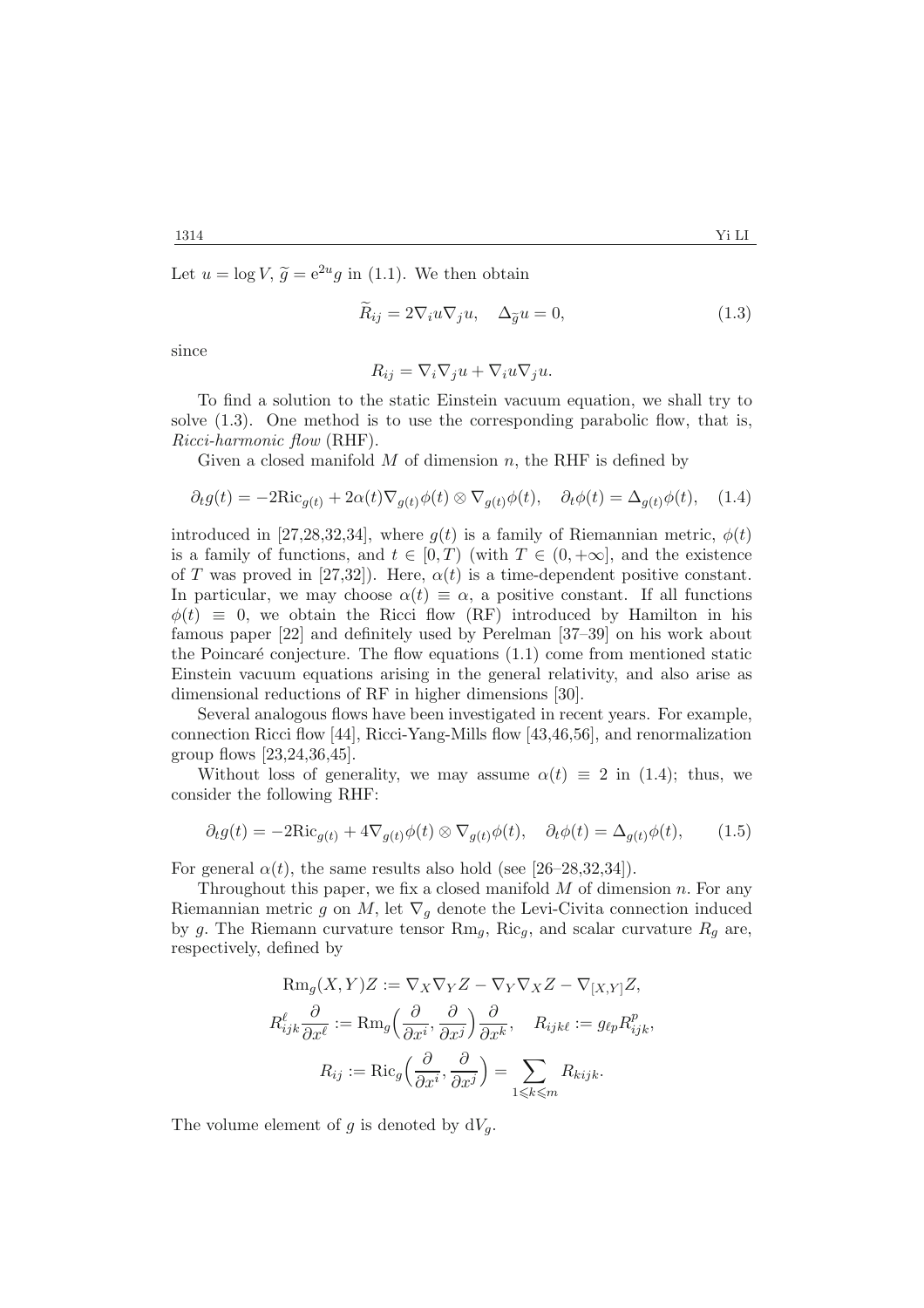#### **2 Perelman-type functionals**

As in [27], we define

$$
\operatorname{Sic}_g := \operatorname{Ric}_g - 2\nabla_g \phi \otimes \nabla_g \phi, \quad S_g := R_g - \alpha |\nabla_g \phi|_g^2. \tag{2.1}
$$

For any Riemannian metric g and any smooth functions  $\phi$ , f on M, we have a number of Perelman-type functionals:

$$
\mathscr{F}(g,\phi,f) := \int_M (R_g + |\nabla_g f|_g^2 - 2|\nabla_g \phi|_g^2) e^{-f} dV_g,
$$
\n(2.2)

$$
\mathcal{E}(g,\phi,f) := \int_M (R_g - 2|\nabla_g \phi|_g^2) e^{-f} dV_g,
$$
\n(2.3)

$$
\mathscr{F}_k(g,\phi,f) := \int_M (kR_g + |\nabla_g f|_g^2 - 2k|\nabla_g \phi|_g^2) e^{-f} dV_g.
$$
 (2.4)

List [27] and Müller [34] showed that, under the system of evolution equations

$$
\partial_t g(t) = -2\text{Ric}_{g(t)} + 4\nabla_{g(t)}\phi(t) \otimes \nabla_{g(t)}\phi(t),
$$

$$
\partial_t \phi(t) = \Delta_{g(t)}\phi(t),
$$

$$
\partial_t f(t) = -\Delta_{g(t)}f(t) - R_{g(t)} + |\nabla_{g(t)}f(t)|_{g(t)}^2 + 2|\nabla_{g(t)}\phi(t)|_{g(t)}^2,
$$
(2.5)

the evolution equation for  ${\mathscr{F}}$  is

$$
\frac{\mathrm{d}}{\mathrm{d}t} \mathscr{F}(g(t), \phi(t), f(t))
$$
\n
$$
= 2 \int_M |\text{Sic}_{g(t)} + \nabla_{g(t)}^2 f(t)|_{g(t)}^2 e^{-f(t)} \mathrm{d}V_{g(t)} + 4 \int_M |\Delta_{g(t)} \phi(t) - \langle \nabla_{g(t)} \phi(t), \nabla_{g(t)} f(t) \rangle_{g(t)}|_{g(t)}^2 e^{-f(t)} \mathrm{d}V_{g(t)}, \quad (2.6)
$$

which is nonnegative. The evolution equations for other two functionals are derived in [25].

**Theorem 2.1** *Under* (2.5), *one has*

$$
\frac{\mathrm{d}}{\mathrm{d}t} \mathcal{E}(g(t), \phi(t), f(t))
$$
\n
$$
= 2 \int_M |\text{Sic}_{g(t)}|_{g(t)}^2 e^{-f(t)} \mathrm{d}V_{g(t)} + 4 \int_M |\Delta_{g(t)} \phi(t)|_{g(t)}^2 e^{-f(t)} \mathrm{d}V_{g(t)}, \quad (2.7)
$$
\n
$$
\frac{\mathrm{d}}{\mathrm{d}t} \mathcal{F}_k(g(t), \phi(t), f(t))
$$
\n
$$
= (k-1) \frac{\mathrm{d}}{\mathrm{d}t} \mathcal{E}(g(t), \phi(t), f(t)) + \frac{\mathrm{d}}{\mathrm{d}t} \mathcal{F}(g(t), \phi(t), f(t)). \quad (2.8)
$$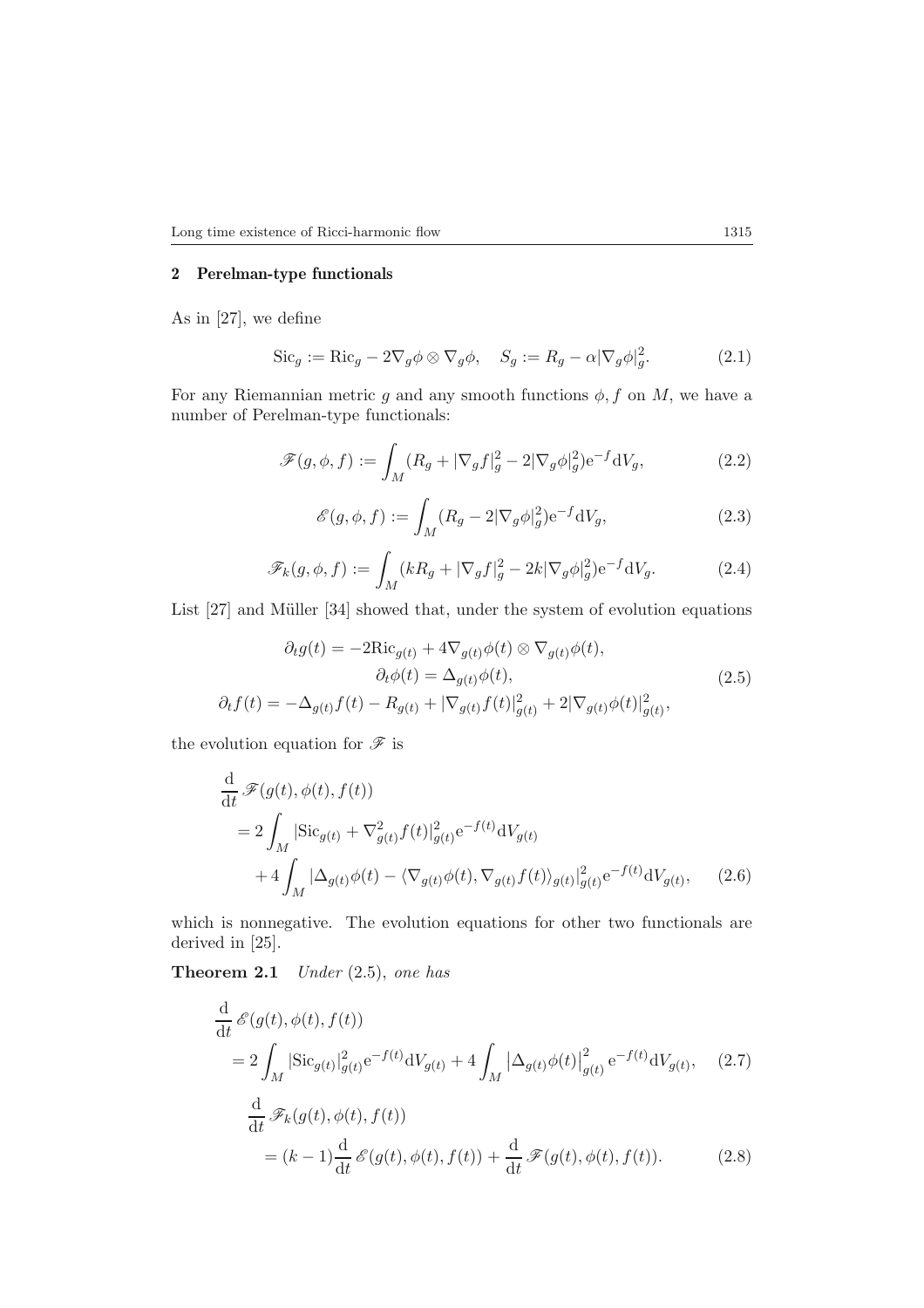As a consequence, we give a new proof of the following result (see also [27,28,32,34]): there is no compact steady Ricci-harmonic breather unless the manifold  $(M, g(t))$  is Ricci-flat and  $\phi(t)$  is a constant. Recall that a solution  $(g(t), \phi(t))$  of RHF is called a *Ricci-harmonic breather* if there exist  $t_1 < t_2$ , a diffeomorphism  $\Psi: M \to M$ , and a constant  $\alpha > 0$  such that

$$
g(t_2) = \alpha \Psi^* g(t_1), \quad \phi(t_2) = \Psi^* \phi(t_1).
$$

The cases  $\alpha < 1$ ,  $\alpha = 1$ , and  $\alpha > 1$ , correspond to *shrinking*, *steady*, and *expanding Ricci-harmonic breathers,* respectively.

To deal with the expanding Ricci-harmonic breather, we need the following functionals (see [25,27,34]):

$$
\mathcal{L}_+(g,\phi,\tau,f) := \tau^2 \int_M \left( R_g + \frac{n}{2\tau} + \Delta_g f - 2|\nabla_g \phi|_g^2 \right) e^{-f} dV_g, \tag{2.9}
$$

$$
\mathcal{L}_{+,k}(g,\phi,\tau,f) := \tau^2 \int_M \left[ k \left( R_g + \frac{n}{2\tau} \right) + \Delta_g f - 2k |\nabla_g \phi|_g^2 \right] e^{-f} dV_g. \tag{2.10}
$$

Here,  $g, \phi, f$  are as above, and  $\tau$  is a constant. Under the system of evolution equations equations

$$
\partial_t g(t) = -2\text{Ric}_{g(t)} + 4\nabla_{g(t)}\phi(t) \otimes \nabla_{g(t)}\phi(t),
$$

$$
\partial_t \phi(t) = \Delta_{g(t)}\phi(t),
$$

$$
\partial_t f(t) = -\Delta_{g(t)}f(t) + |\nabla_{g(t)}f(t)|_{g(t)}^2 - R_{g(t)} + 2|\nabla_{g(t)}\phi(t)|_{g(t)}^2, \tag{2.11}
$$

$$
\frac{d}{dt}\tau(t) = 1,
$$

we have the following result.

**Theorem 2.2** *Under* (2.11), *one has*

$$
\frac{d}{dt} \mathcal{L}_{+}(g(t), \phi(t), \tau(t), f(t))
$$
\n
$$
= 2\tau(t)^{2} \int_{M} \left| \mathrm{Sic}_{g(t)} + \nabla_{g(t)}^{2} f(t) + \frac{1}{2\tau(t)} g(t) \right|_{g(t)}^{2} e^{-f(t)} dV_{g(t)}
$$
\n
$$
+ 4\tau(t)^{2} \int_{M} |\Delta_{g(t)}\phi(t) - \langle \nabla_{g(t)}\phi(t), \nabla_{g(t)}f(t) \rangle_{g(t)}|_{g(t)}^{2} e^{-f(t)} dV_{g(t)}, \quad (2.12)
$$
\n
$$
\frac{d}{dt} \mathcal{L}_{+,k}(g(t), \phi(t), \tau(t), f(t))
$$
\n
$$
= \frac{d}{dt} \mathcal{L}_{+}(g(t), \phi(t), \tau(t), f(t))
$$
\n
$$
+ 2(k - 1)\tau(t)^{2} \int_{M} \left| \mathrm{Sic}_{g(t)} + \frac{1}{2\tau(t)} g(t) \right|_{g(t)}^{2} e^{-f(t)} dV_{g(t)}
$$
\n
$$
+ 4(k - 1)\tau(t)^{2} \int_{M} |\Delta_{g(t)}\phi(t)|_{g(t)}^{2} e^{-f(t)} dV_{g(t)}.
$$
\n(2.13)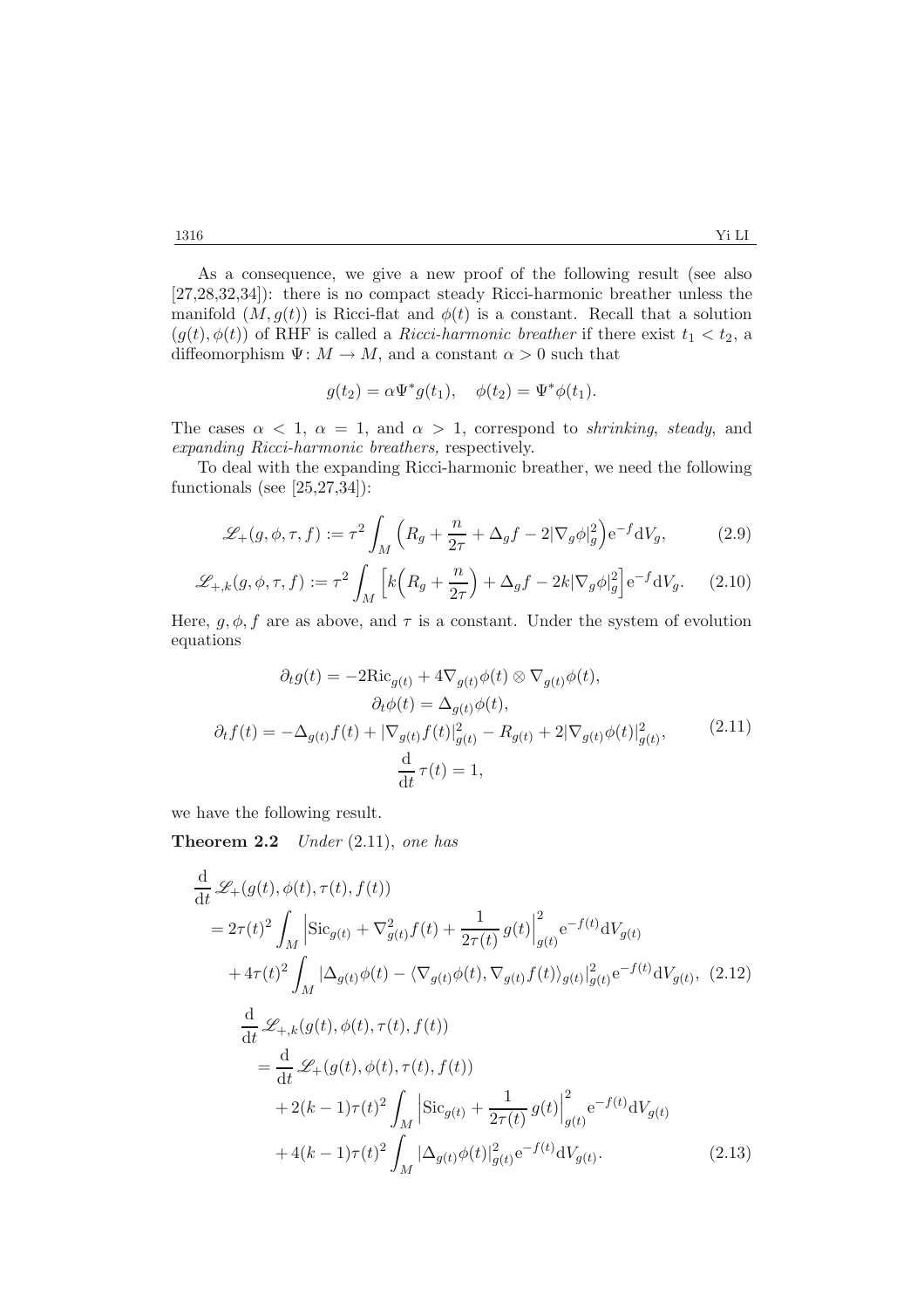As a corollary, we obtain a new proof of the following result (see also [27,28, 32,34]): there is no expanding Ricci-harmonic breather on compact Riemannian manifolds unless the manifold is an Einstein manifold and  $\phi(t)$  is a constant.

For the proof, see [25,27].

Let us consider

$$
\mu(g,\phi) := \inf \left\{ \mathcal{F}(g,\phi,f) \colon f \in C^{\infty}(M), \int_M e^{-f} dV_g = 1 \right\},\tag{2.14}
$$

which is the smallest eigenvalue of the operator

$$
\Delta_{g,\phi} := -4\Delta_g + R_g - 2|\nabla_g \phi|_g^2.
$$

For the related eigenvalue problems, see [19,25].

We finish this section by introducing Perelman-type *W* functional. For any Riemannian metric g, any smooth functions  $\phi$ , f, and any positive number  $\tau$ , we define

$$
\mathscr{W}_{\pm}(g,\phi,f,\tau) := \int_M [\tau(S_g + |\nabla_g f|_g^2) \mp f \pm n] \frac{e^{-f}}{(4\pi\tau)^{n/2}} dV_g, \tag{2.15}
$$

and set

$$
\mu_{\pm}(g,\phi,\tau) := \inf \left\{ \mathscr{W}_{\pm}(g,\phi,f,\tau) : f \in C^{\infty}(M), \int_{M} \frac{e^{-f}dV_{g}}{(4\pi\tau)^{n/2}} = 1 \right\}, \quad (2.16)
$$

$$
\nu_{+}(g,\phi) := \sup\{\mu_{+}(g,\phi,\tau) \colon \tau > 0\},\tag{2.17}
$$

$$
\nu_{-}(g,\phi) := \inf \{ \mu_{-}(g,\phi,\tau) \colon \tau > 0 \}. \tag{2.18}
$$

In [24], we computed the first and second variations of  $\nu_{\pm}(g, \phi)$ . Consequently, if  $\mathscr{W}_{\pm}(g,\phi,\cdot,\cdot)$  and  $\nu_{\pm}(\cdot,\cdot)$  achieve their extremum, then  $(M,g)$  is a gradient expanding and shrinker Ricci-harmonic soliton according to the sign; if  $\mathscr{W}_{\pm}(g,\phi,\cdot,\cdot)$  achieve their minimum and  $(g,\phi)$  is a critical point of  $\nu_{\pm}(\cdot,\cdot),$ then  $(M, g)$  is an Einstein manifold and  $\phi$  is a constant function.

### **3 Long time existence of RHF**

For the RF, Hamilton [22] showed that the short-time existence and

$$
T < +\infty \implies \limsup_{t \to T} \left( \max_{M} |\text{Rm}_{g(t)}|_{g(t)}^2 \right) = +\infty. \tag{3.1}
$$

Later, Sesum [41] improved Hamilton's result as

$$
T < +\infty \implies \limsup_{t \to T} \left( \max_M |\text{Ric}_{g(t)}|_{g(t)}^2 \right) = +\infty \tag{3.2}
$$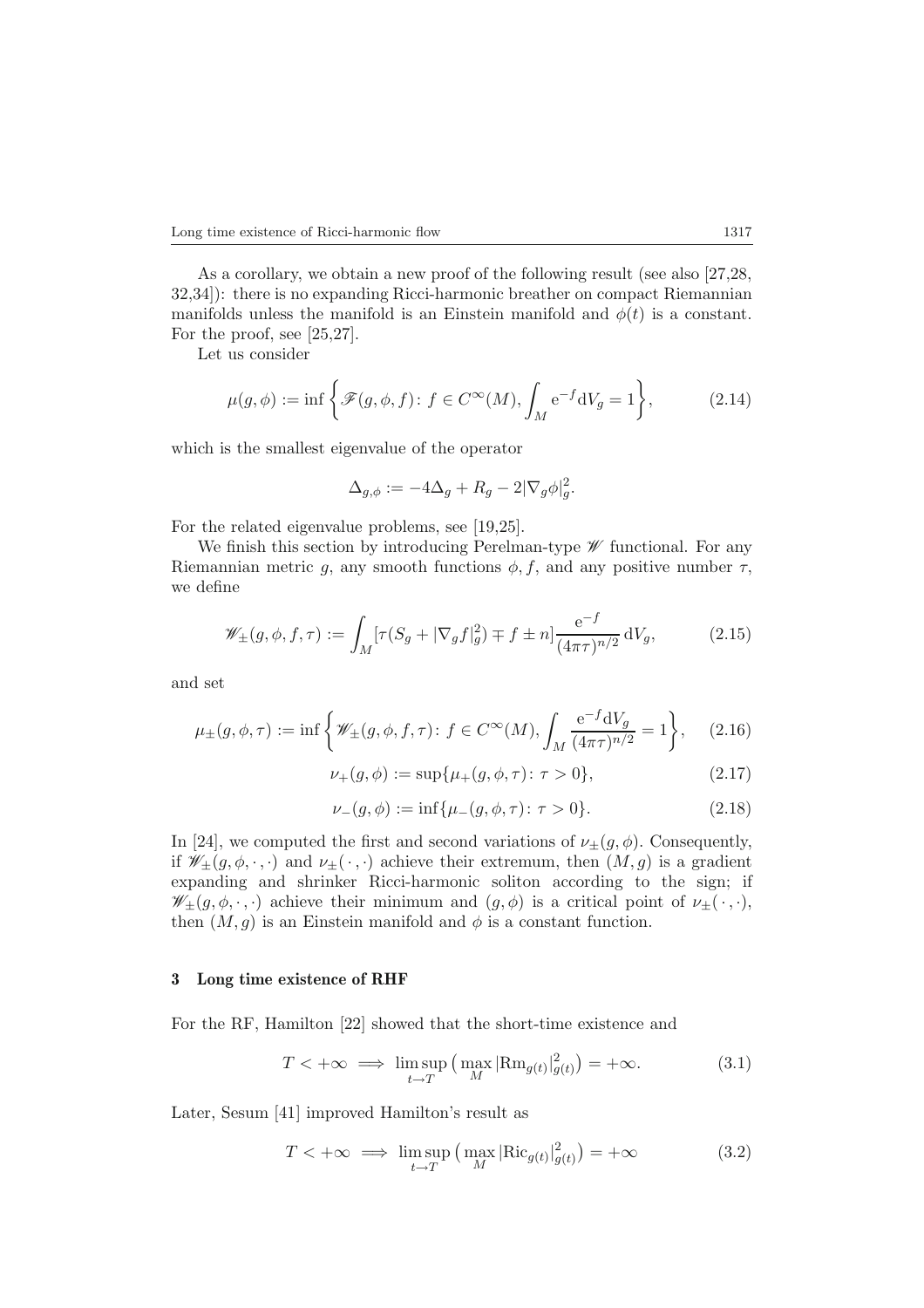by blow-up argument. For the integral bounds, Ye [55] and Wang [50] independently proved that

$$
T < +\infty \implies \left(\int_0^T \int_M |\text{Rm}_{g(t)}|_{g(t)}^{(m+2)/2} \text{d}V_{g(t)} \text{d}t\right)^{2/(m+2)} = +\infty. \tag{3.3}
$$

Moreover, Wang [50] proved another version for RF that

$$
\text{Ric}_{g(t)} \geq -C, \ T < +\infty \implies \left( \int_0^T \int_M |R_{g(t)}|_{g(t)}^{(m+2)/2} \mathrm{d}V_{g(t)} \mathrm{d}t \right)^{2/(m+2)} = +\infty. \tag{3.4}
$$

Here, C is a uniform constant. For other work on integral bounds, see, for example, [8,31,51,54].

A well-known conjecture (see [6]) about the extension of RF states that is it true for

$$
\limsup_{t \to T} \left( \max_{M} R_{g(t)} \right) = +\infty
$$
\n(3.5)

Here,  $T < +\infty$ . This conjecture was settled for Kähler-Ricci flow by Zhang [57]<br>and for type-I maximal solution of RE by Enders-Müller-Topping [10]. Cao [6] and for type-I maximal solution of RF by Enders-M¨uller-Topping [10]. Cao [6] proved the following:

either 
$$
\limsup_{t \to T} (\max_{M} R_{g(t)}) = +\infty
$$
, or  
\n
$$
T < +\infty \implies \limsup_{t \to T} (\max_{M} R_{g(t)}) < +\infty \text{ but } \limsup_{t \to T} \frac{|W_{g(t)}|_{g(t)}}{R_{g(t)}} = +\infty,
$$
\n(3.6)

where  $W_{q(t)}$  denotes the Weyl tensor of  $g(t)$ .

For 4D RF, Simon [42] and Bamler-Zhang [5] independently proved

$$
T < +\infty, |R_{g(t)}| \le C \implies \int_M |\text{Ric}_{g(t)}|_{g(t)}^2 dV_{g(t)}, \int_M |\text{Rm}_{g(t)}|_{g(t)}^2 dV_{g(t)} \le C' \tag{3.7}
$$

by different methods (for earlier work, see [49]).

On the other hand, for RHF, we have the following results. When  $n =$  $\dim M \geq 3$  and  $T < +\infty$ . Müller [32,34] showed that (3.1) is also true for RHF Recently Chaps and Zhu [0] extended Sesum's result [41] to RHF that is RHF. Recently, Cheng and Zhu [9] extended Sesum's result [41] to RHF, that is,  $(3.2)$  is true for RHF. For more results about RHF, see [1-4,7,9,11-21,25,27-29, 32–35,47,48,52,53,58].

The first main result is an extension of Cao's result [6] to RHF.

**Theorem 3.1** *Let*  $(M, g(t), \phi(t))_{t \in [0,T)}$  *be a solution to RHF* (1.5) *on a closed*  $manifold M with n = \dim M \geqslant 3 and T < +\infty.$  *Either one has* 

$$
\limsup_{t \to T} \left( \max_{M} R_{g(t)} \right) = +\infty
$$

*or*

$$
\limsup_{t \to T} \left( \max_{M} R_{g(t)} \right) < +\infty, \quad \limsup_{t \to T} \max_{M} \frac{|W_{g(t)}|_{g(t)} + |\nabla^2_{g(t)} \phi(t)|^2_{g(t)}}{R_{g(t)}} = +\infty.
$$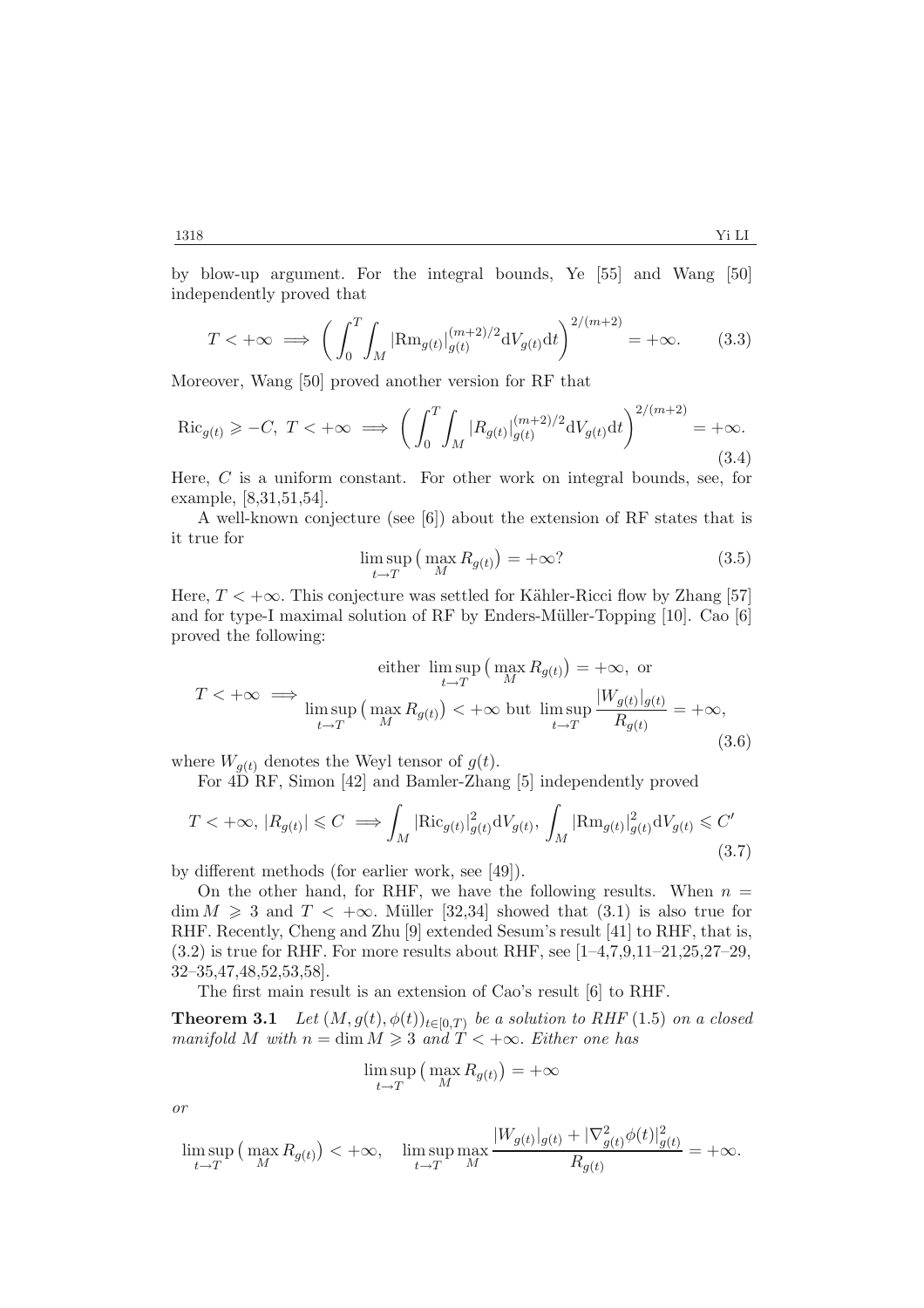*Here,*  $W_{q(t)}$  *is the Weyl part of*  $\text{Rm}_{q(t)}$ .

The second main result focuses on the 4D RHF. According to Theorem 4.2 below, we can find a uniform constant C such that  $S_{g(t)}+C > 0$  for all  $t \in [0, T)$ .

**Theorem 3.2** *Let*  $(M, g(t), \phi(t))_{t \in [0,T)}$  *be a solution to RHF* (1.5) *on a closed*<br>manifold M with  $n = \dim M - A$  and  $T < +\infty$ . Choose a uniform constant C *manifold M* with  $n = \dim M = 4$  and  $T \leq +\infty$ . *Choose a uniform constant C* in Theorem 4.2 such that  $S \otimes + C > 0$  Then *in Theorem* 4.2 *such that*  $S_{g(t)} + C > 0$ *. Then* 

$$
\int_{M} |\text{Sic}_{g(s)}|_{g(s)} dV_{g(s)} \le 2c_0(M, g(0), \phi(0), s) + \frac{C}{2} \text{Vol}(M, g(s)) + 1148e^{36Cs} \int_{0}^{s} \int_{M} S_{g(t)}^2 dV_{g(t)} dt,
$$
\n(3.8)

$$
\int_{0}^{s} \int_{M} |\text{Sic}_{g(t)}|_{g(t)}^{2} dV_{g(t)} dt \leq 8c_{0}(M, g(0), \phi(0), s) + \frac{C^{2}}{4} \int_{0}^{s} \text{Vol}(M, g(t)) dt
$$

$$
+ 4592 e^{36Cs} \int_{0}^{s} \int_{M} S_{g(t)}^{2} dV_{g(t)} dt, \qquad (3.9)
$$

*for all*  $s \in [0, T)$ *. Here,* 

$$
c_0(M, g(0), \phi(0), s)
$$
  
= 
$$
\frac{256\pi^2 \chi(M)}{36C} (e^{36Cs} - 1) + \frac{416A_1^2 \text{Vol}(M, g(0))}{35C} (e^{35Cs} - e^{Cs})
$$
  
+ 
$$
2e^{37Cs} A_1 \text{Vol}(M, g(0)) + e^{36Cs} \int_M \frac{|\text{Sic}_{g(0)}|_{g(0)}^2}{S_{g(0)} + C} dV_{g(0)},
$$
(3.10)

*where*

$$
A_1 = \max_{M} |\nabla_{g(0)} \phi(0)|_{g(0)}^2
$$

*and*  $\chi(M)$  *is the Euler characteristic of* M.

According to Theorem 4.2 below and following [42], we consider the basic assumption (BA) for a solution  $(M, g(t), \phi(t))_{t\in[0,T)}$  to RHF:

- (a) M is a connected and closed 4-dimensional smooth manifold,
- (b)  $(M, g(t), \phi(t))_{t \in [0,T)}$  is a solution to RHF,
- (c)  $T < +\infty$ ,
- (d)  $\max_{M \times [0,T)} |S_{g(t)}| \leq 1.$

The upper bound 1 in condition (d) is not essential, since we can rescale the pair  $(g(t), \phi(t))$  so that condition (d) is always satisfied. Furthermore, since

$$
|\nabla_{g(t)}\phi(t)|_{g(t)}^2 \leqslant A_1
$$

(by (5.6)), it follows that condition (d) is equivalent to the uniform bound for  $R_{q(t)}$ .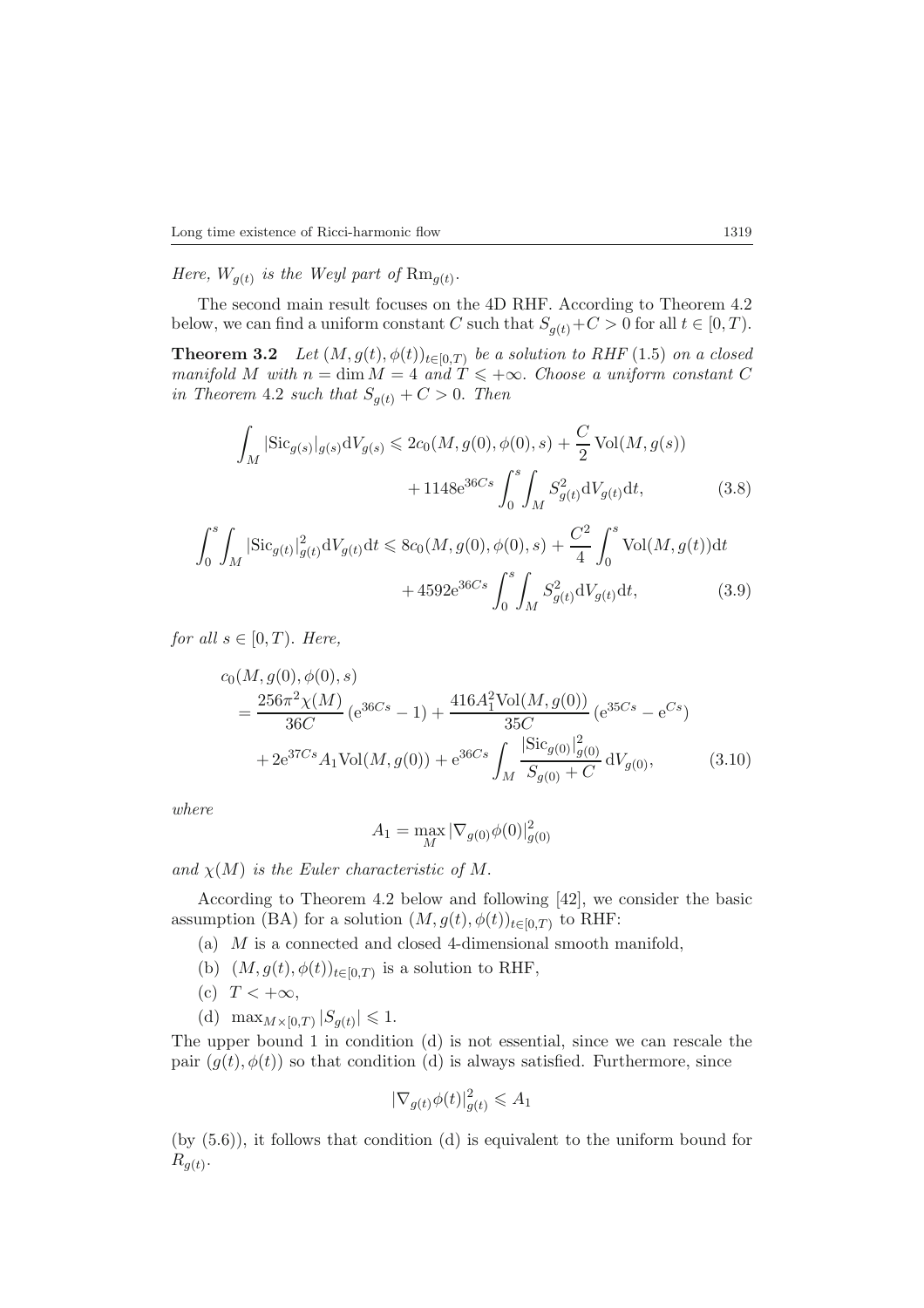**Theorem 3.3** *If*  $(M, g(t), \phi(t))_{t \in [0,T)}$  *satisfies BA, then* 

$$
\int_{M} |\text{Sic}_{g(s)}|_{g(s)}^2 dV_{g(s)} \leq b(M, g(0), \phi(0), s),
$$
\n(3.11)

$$
\int_{0}^{s} \int_{M} |\text{Sic}_{g(t)}|_{g(t)}^{4} dV_{g(t)} dt \leq b(M, g(0), \phi(0), s),
$$
\n(3.12)

for any  $s \in [0, T)$ . Here,

$$
b(M, g(0), \phi(0), s)
$$
  
:=  $9e^{88s} \int_M |\text{Sic}_{g(0)}|^2_{g(0)} dV_{g(0)} + \frac{144}{11} \pi^2 \chi(M)(e^{88s} - 1)$   
+  $\frac{936}{43} A_1^2 \text{Vol}(M, g(0))(e^{88s} - e^{2s}) + 18A_1 \text{Vol}(M, g(0))e^{90s}.$  (3.13)

Define

$$
c(M, g(0), \phi(0), T) := 9e^{90T} \left[ \int_M |\text{Sic}_{g(0)}|^2_{g(0)} dV_{g(0)} + \pi^2 |\chi(M)| + (4A_1^2 + 2A_1) \text{Vol}(M, g(0)) \right].
$$
 (3.14)

Then

$$
|b(M, g(0), \phi(0), T)| \le c(M, g(0), \phi(0), T). \tag{3.15}
$$

Theorem 3.3 now yields the following result.

**Theorem 3.4** *If*  $(M, g(t), \phi(t))_{t \in [0,T)}$  *satisfies BA, then* 

$$
\sup_{t \in [0,T)} \int_M |\text{Sic}_{g(t)}|_{g(t)}^2 \, dV_{g(t)} \le c(M, g(0), \phi(0), T) < +\infty,\tag{3.16}
$$

$$
\sup_{t \in [0,T)} \int_M |\text{Sm}_{g(t)}|^2_{g(t)} dV_{g(t)} \le 32\pi^2 \chi(M) + 8c(M, g(0), \phi(0), T) + 52A_1^2 \text{Vol}(M, g(0))e^{2T} < + \infty.
$$
 (3.17)

The proof of Theorem 3.1 is based on a "curvature pinching estimate" for RHF (see Theorem 4.2). The new ingredient in the proof of Theorem 3.2 is an introduction of "Riemann curvature tensor"  $Sm_{g(t)}$  for RHF, so that we can express the Weyl tensor  $W_{g(t)}$  in terms of  $Sm_{g(t)}$ .

The proofs of Theorems 3.2–3.4 follow from the method of Simon [42]. As in [42], we define

$$
Z_{ijk} := (\nabla_i S_{jk})(S_{g(t)} + C) - S_{jk}(\nabla_i S_{g(t)}), \quad Z_{g(t)} := (Z_{ijk}), \quad f := \frac{|\text{Sic}_{g(t)}|_{g(t)}^2}{S_{g(t)} + C}.
$$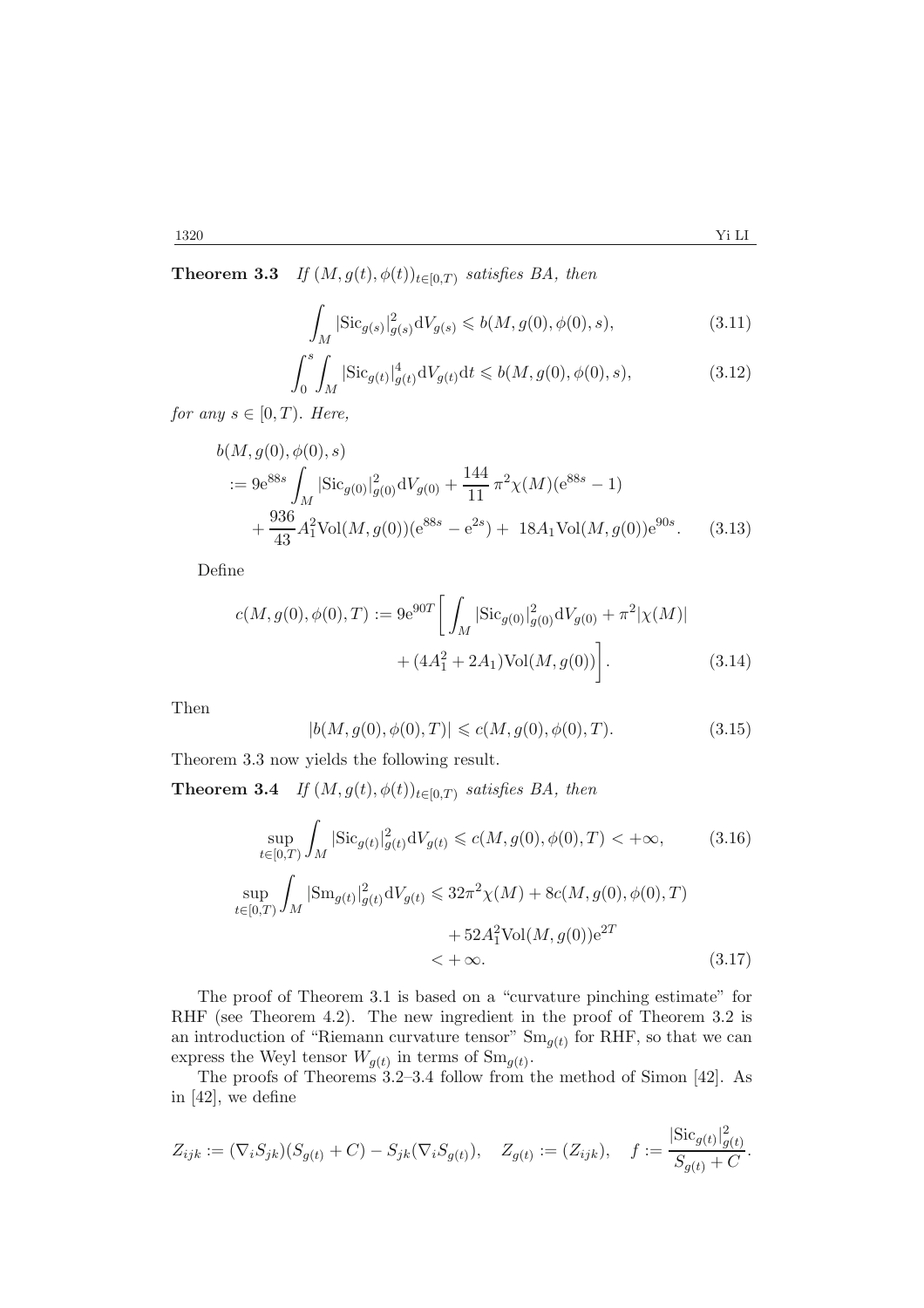Analogous to [42], we can show that

$$
\frac{\mathrm{d}}{\mathrm{d}t} \int_{M} f \mathrm{d}V_{g(t)} = \int_{M} \left[ -2 \frac{|Z_{g(t)}|_{g(t)}^{2}}{(S_{g(t)} + C)^{3}} - 2f^{2} + 4 \frac{\mathrm{Sm}_{g(t)}(\mathrm{Sic}_{g(t)}, \mathrm{Sic}_{g(t)})}{S_{g(t)} + C} - f S_{g(t)} \right. \\
\left. - 4 \left| \Delta_{g(t)} \phi(t) \frac{\mathrm{Sic}_{g(t)}}{S_{g(t)} + C} - \nabla_{g(t)}^{2} \phi(t) \right|_{g(t)}^{2} + 4 |\nabla_{g(t)}^{2} \phi|_{g(t)}^{2} \right] \mathrm{d}V_{g(t)}.
$$

The main difference is the last term on the right-hand side of the above equation. To control the integral of  $|\nabla^2_{g(t)}\phi(t)|^2_{g(t)}$ , we make use the evolution equation for  $|\nabla_{g(t)} \phi(t)|_{g(t)}^2$  (see (5.6)) so that

$$
2\int_0^t \int_M |\nabla_{g(s)}^2 \phi(s)|^2_{g(s)} \mathrm{d}V_{g(s)} \mathrm{d}s + \int_M |\nabla_{g(t)} \phi(t)|^2_{g(t)} \mathrm{d}V_{g(t)} \leqslant e^{Ct} A_1 \text{Vol}(M, g(0)).
$$

The above estimate not only controls the space-time integral of  $|\nabla^2_{g(t)}\phi(t)|^2_{g(t)}$ , but also a uniform bound for the integral of  $|\nabla_{g(t)} \phi(t)|_{g(t)}^2$ . These two estimates<br>play assortial role in the following proof. In dimension four, the famous Cause play essential role in the following proof. In dimension four, the famous Gauss-Bonnet-Chern formula (5.10) should transform to (5.13), where the terms involving  $|\nabla_{g(t)} \phi(t)|_{g(t)}^2$  can be bounded by the above discussion. A modification of [42] is now applied to the PHF of [42] is now applied to the RHF.

#### **4 Curvature pinching estimate for RHF**

In this section, we give a proof of Theorem 3.1. Consider a solution  $(M,g(t),\phi(t))_{t\in[0,T)}$  to RHF:

$$
\partial_t g(t) = -2\mathrm{Ric}_{g(t)} + 4\nabla_{g(t)}\phi(t) \otimes \nabla_{g(t)}\phi(t), \quad \partial_t \phi(t) = \Delta_{g(t)}\phi(t). \tag{4.1}
$$

Let

$$
\Box_{g(t)} := \partial_t - \Delta_{g(t)}.
$$

As in [27,28,32,34], we define the following notions:

$$
\operatorname{Sic}_{g(t)} := \operatorname{Ric}_{g(t)} - 4\nabla_{g(t)}\phi(t) \otimes \nabla_{g(t)}\phi(t),\tag{4.2}
$$

$$
S_{g(t)} := \text{tr}_{g(t)} \text{Sic}_{\phi(t)} = R_{g(t)} - 2|\nabla_{g(t)} \phi(t)|_{g(t)}^2.
$$
 (4.3)

Motivated by RF, we introduce a "Riemann curvature" type for RHF:

$$
S_{ijk\ell} := R_{ijk\ell} - (g_{j\ell} \nabla_i \phi \nabla_k \phi + g_{k\ell} \nabla_i \phi \nabla_j \phi).
$$
 (4.4)

Our notation for  $S_{ijk\ell}$  implies that

$$
S_{ij} := g^{k\ell} S_{ik\ell j} = R_{ij} - 2\nabla_i \phi \nabla_j \phi = g^{k\ell} S_{kij\ell},
$$

which coincides with the components of  $\text{Sic}_{q(t)}$ . The corresponding tensor field for  $S_{ijk\ell}$  is denoted by  $Sm_{q(t)}$ .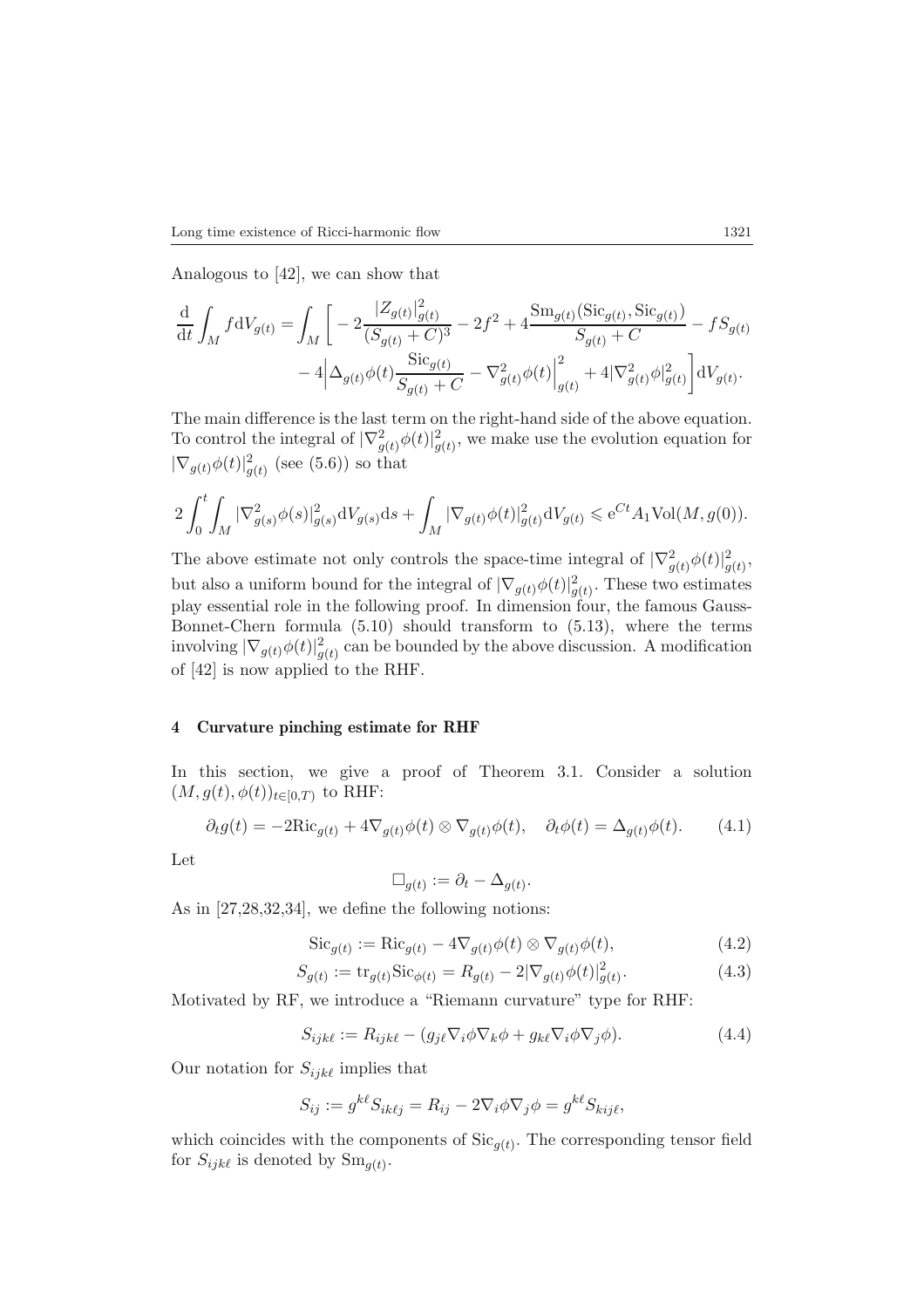**Lemma 4.1** *For a solution*  $(M, g(t), \phi(t))_{t \in [0,T)}$ *, we have* 

$$
\Box_{g(t)} S_{g(t)} = 2|\text{Sic}_{g(t)}|_{g(t)}^2 + 4|\Delta_{g(t)}\phi(t)|_{g(t)}^2,
$$
\n(4.5)

$$
\Box_{g(t)} \text{Sic}_{g(t)} = 2\text{Sm}_{g(t)} (\text{Sic}_{g(t)}, \cdot) - 2\text{Sic}_{g(t)}^2 + 4\Delta_{g(t)}\phi(t)\nabla_{g(t)}^2\phi(t), \tag{4.6}
$$

*where*

$$
\operatorname{Sic}_{g(t)}^2 = (S_{ik}S_{j\ell}g^{k\ell})_{ij}, \quad \operatorname{Sm}_{g(t)}(\operatorname{Sic}_{g(t)}, \cdot) = (S_{kij\ell}S^{k\ell})_{ij}.
$$

*Proof* The first equation can be found in [34, Corollary 4.5]. In the same corollary, we also have

$$
\partial_t S_{ij} = \Delta_{g(t),L} S_{ij} + 4\Delta_{g(t)} \phi(t) \nabla_i \nabla_j \phi.
$$

Here,  $\Delta_{q(t),L}$  denotes the Lichnerowicz Laplacian with respect to  $g(t)$  defined by

$$
\Delta_{g(t),L} S_{ij} = \Delta_{g(t)} S_{ij} + 2R_{kij\ell} S^{k\ell} - R_{ik} S_j^k - R_{jk} S_i^k.
$$

Then

$$
\Box_{g(t)} S_{ij} = 2R_{kij\ell} S^{k\ell} - R_{ik} S_j{}^k - R_{jk} S_i{}^k + 4\Delta_{g(t)} \phi(t) \nabla_i \nabla_j \phi.
$$

Plugging

$$
S_{ij} = R_{ij} - 2\nabla_i \phi \nabla_j \phi
$$

into the above equation yields the second desired equation.  $\Box$ 

As a corollary of Lemma 4.1, we have (see [34, Corollary 5.2])

$$
\min_{M} S_{g(t)} \ge \min_{M} S_{g(0)}.\tag{4.7}
$$

**Theorem 4.2** (Curvature pinching estimate) *Let*  $(M, g(t), \phi(t))_{t \in [0,T)}$  *be a solution to RHF on a closed manifold* M with  $n = \dim M \geqslant 3$  *and*  $T \leqslant +\infty$ .<br>Then there exist uniform constants  $C_1$ ,  $C_2$ ,  $C_3$  denoting only on  $n_a(0)$ ,  $\phi(0)$ *Then there exist uniform constants*  $C_1, C_2, C$ , *depending only on*  $n, g(0), \phi(0)$ *such that*

$$
S_{g(t)} + C > 0, \quad \frac{|\text{Sin}_{g(t)}|_{g(t)}}{S_{g(t)} + C} \le C_1 + C_2 \max_{M \times [0,t]} \sqrt{\frac{|W_{g(s)}|_{g(s)} + |\nabla^2_{g(s)} \phi(s)|^2_{g(s)}}{S_{g(s)} + C}},
$$
\n(4.8)

*where*

$$
\operatorname{Sin}_{g(t)} = \operatorname{Sic}_{g(t)} - \frac{S_{g(t)}}{n} g(t)
$$

*is the trace-free part of*  $\text{Sic}_{g(t)}$  *and*  $W_{g(t)}$  *is the Weyl tensor field of*  $g(t)$ *.* 

*Proof* We give some critical steps of the proof and the entire detail can be found in [26]. The first inequality follows from (4.7). The quantity

$$
f := \frac{|\text{Sin}_{g(t)}|_{g(t)}^2}{(S_{g(t)} + C)^{\gamma}}, \quad \gamma > 0,
$$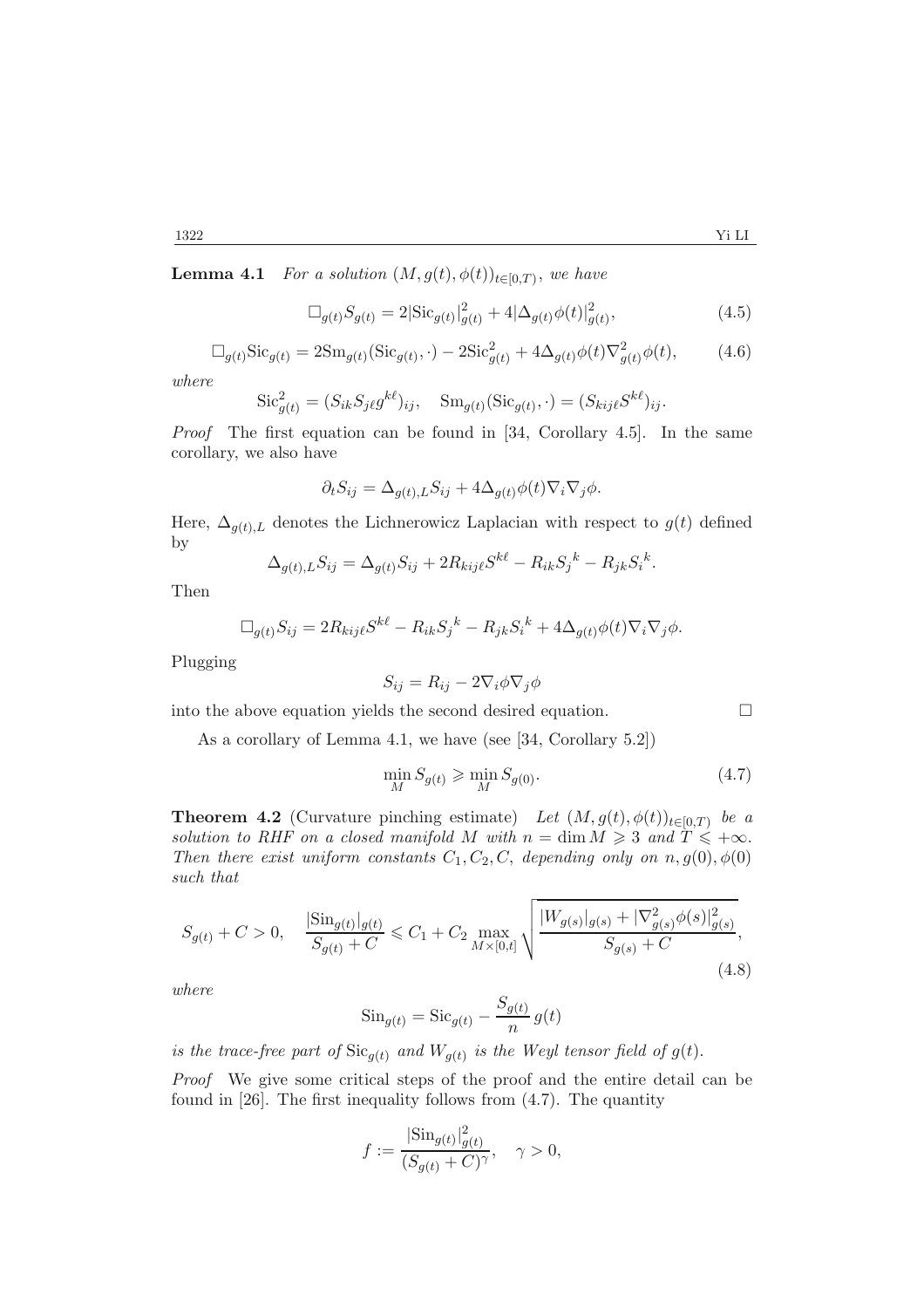can be written as

$$
f = \frac{|\text{Sic}_{g(t)} + \frac{C}{n} g(t)|_{g(t)}^2}{(S_{g(t)} + C)^{\gamma}} - \frac{1}{n} (S_{g(t)} + C)^{2-\gamma}.
$$

In the following, we always omit the subscripts t and  $g(t)$ , and set

$$
\operatorname{Sic}_{g(t)}' := \operatorname{Sic}_{g(t)} + \frac{C}{n} g(t), \quad S_{g(t)}' := S_{g(t)} + C = \operatorname{tr}_{g(t)} \operatorname{Sic}_{g(t)}'.
$$

A direct computation shows that

$$
\Box f = \frac{2(\gamma - 1)}{S'} \langle \nabla f, \nabla S' \rangle - \frac{2}{(S')^{\gamma + 2}} |S' \nabla_i S'_{jk} - S'_{jk} \nabla_i S'|^2
$$

$$
- \frac{(2 - \gamma)(\gamma - 1)}{(S')^2} |\nabla S'|^2 f + \mathcal{Q}_1 + \mathcal{Q}_2 + \mathcal{Q}_3,
$$
(4.9)

where

$$
\mathcal{Q}_1 := -\frac{2(2-\gamma)}{n} (S')^{1-\gamma} |\text{Sic}'|^2 + \frac{4}{(S')^{\gamma}} \text{Sm}(\text{Sic}', \text{Sic}') - \frac{2\gamma |\text{Sic}'|^4}{(S')^{1+\gamma}}, \qquad (4.10)
$$

$$
\mathcal{Q}_2 := \frac{4C}{n} \left[ \frac{C(S' - 2C)}{n(S')^2} - \frac{(1 + \gamma)S' - 2\gamma C}{(S')^{\gamma + 1}} | \text{Sic}' |^2 - \frac{2 - \gamma C - 2S'}{2n} \frac{C - 2S'}{(S')^{\gamma - 1}} \right], \quad (4.11)
$$

$$
\mathcal{Q}_3 := \frac{2}{(S')^{\gamma}} \left\langle \text{Sic}', 4\Delta\phi \nabla^2 \phi \right\rangle - \frac{2\alpha |\Delta\phi|^2}{(S')^{\gamma+1}} \left[ \gamma |\text{Sic}'|^2 + \frac{2-\gamma}{2} (S')^2 \right]. \tag{4.12}
$$

We can show that the above evolution equation can be written as

$$
\Box f = 2(\gamma - 1)\langle \nabla f, \nabla \log S' \rangle - \frac{2}{(S')^{\gamma}} |\nabla_i S'_{jk} - S'_{jk} \nabla_i \log S'|^2
$$

$$
- (2 - \gamma)(\gamma - 1)|\nabla \log S'|^2 f + \mathcal{R}_1 + \mathcal{R}_2 + \mathcal{R}_3,
$$
(4.13)

where

$$
\mathcal{R}_1 = \frac{2}{(S')^{\gamma+1}} \left[ -\gamma (S')^{2\gamma} f^2 + \left( \frac{2n-4}{n(n-1)} - \frac{\gamma}{n} \right) (S')^{\gamma+2} f - \frac{4S'^4}{n-2} \frac{\sin^3}{S'^3} \right. \n+ 2(S')^3 W \left( \frac{\sin}{S'} , \frac{\sin}{S'} \right) - \frac{2}{n-1} \left( \frac{C}{n} + \frac{2|\nabla \phi|^2}{n-2} \right) \left( \frac{n-1}{n} S'^3 - (S')^{\gamma+1} f \right) \n+ \frac{4}{n-2} \left\langle S'^2 \text{Sic}' - \frac{n}{2} S' \text{Sic}'^2, \nabla \phi \otimes \nabla \phi \right\rangle \right],\n\mathcal{R}_2 = \frac{4C}{n^2} \left[ \frac{C}{S'} - \frac{2C^2}{S'^2} + \frac{(3\gamma-2)C}{2(S')^{\gamma+1}} + \frac{1-\gamma}{(S')^{\gamma-2}} + \frac{f}{n} \left( \frac{2\gamma C}{S'} - 1 - \gamma \right) \right],\n\mathcal{R}_3 = \frac{2}{(S')^{\gamma}} \left\langle \text{Sic}', 4\Delta \phi \nabla^2 \phi \right\rangle - \frac{4|\Delta \phi|^2}{(S')^{\gamma+1}} \left[ \gamma (S')^{\gamma} f + \frac{2S'^2}{n} \right].
$$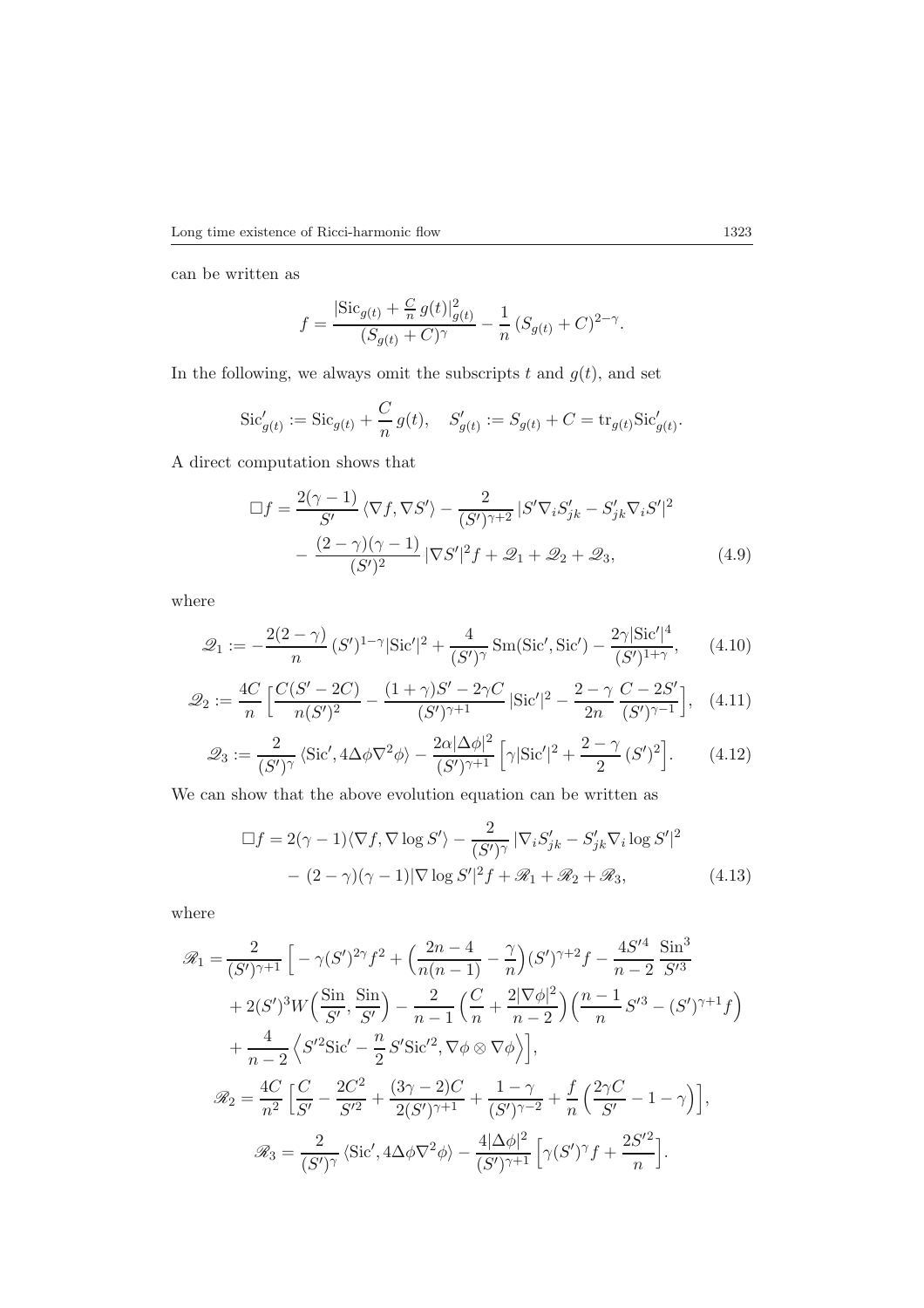In particular, when  $\gamma = 2$ , we have

$$
f = \frac{|\text{Sin}|^2}{S'^2} = \frac{|\text{Sic}'|^2}{S'^2}
$$

and

$$
\Box f = 2\langle \nabla f, \nabla \log S' \rangle - 2\Big|\nabla \Big(\frac{\text{Sin}}{S'}\Big)\Big|^2 + \mathcal{S}_1 + \mathcal{S}_2 + \mathcal{S}_3,\tag{4.14}
$$

where

$$
\mathcal{S}_1 \leqslant 4S' \Big[ -f^2 - \frac{f}{n(n-1)} + \frac{2}{n-2} f^{3/2} + C_n \frac{|W|}{S'} f + C_0 f \Big],
$$
  

$$
\mathcal{S}_2 \leqslant 4S'C_0(1+f), \quad \mathcal{S}_3 \leqslant 4S'C_0 \Big( 1 + \frac{|\nabla^2 \phi|^2}{S'} f^{1/2} \Big),
$$

where

$$
C_n = C(n) > 0, \quad C_0 = C(n, g(0), \phi(0)) > 0.
$$

Without loss of generality, we may assume that  $f \geqslant 1$ . In this case, we have

$$
\Box f \leq 2 \langle \nabla f, \nabla \log S' \rangle
$$
  
+4S'f\Big[-f - \frac{1}{n(n-1)} + \frac{2}{n-2} f^{1/2} + C\_0 + C\_0 \frac{|W| + |\nabla^2 \phi|^2}{S'}\Big]. (4.15)

Applying the maximum principle to  $(4.15)$  yields  $(4.8)$ .

As an immediate consequently of Theorem 4.2, we can give a proof of Theorem 3.1.

*Proof of Theorem* <sup>3</sup>.1 Suppose now that

$$
\limsup_{t \to T} \left( \max_M R_{g(t)} \right) < +\infty, \quad \limsup_{t \to T} \max_M \frac{|W_{g(t)}|_{g(t)} + |\nabla^2_{g(t)} \phi(t)|^2_{g(t)}}{R_{g(t)}} < +\infty.
$$

In this case, both  $R_{g(t)}$  and  $|W_{g(t)}|_{g(t)} + |\nabla^2_{g(t)}\phi(t)|^2_{g(t)}$  are uniformly bounded.<br>Theorem 4.2 than implies that  $|\text{Sin}_{g(t)}|$  is uniformly bounded. Since  $\text{Sin}_{g(t)} =$ Theorem 4.2 then implies that  $|\text{Sin}_{g(t)}|_{g(t)}$  is uniformly bounded. Since  $\text{Sin}_{g(t)} =$  $\operatorname{Sic}_{g(t)} - \frac{S_g(t)}{n} g(t)$ , it follows that  $\operatorname{Sic}_{g(t)}$  is uniformly bounded. However, the assumption on  $\alpha(t)$  tells us that  $|\nabla_{g(t)} \phi(t)|_{g(t)}^2$  is uniformly bounded (e.g., [34,<br>Proposition 5.5). Thus, Big us is uniformly bounded, controllating with the Proposition 5.5]). Thus,  $\text{Ric}_{g(t)}$  is uniformly bounded, contradicting with the fact (3.2). Therefore, we prove the theorem. fact (3.2). Therefore, we prove the theorem.

#### **5** 4D Ricci-harmonic flow with bounded  $S_{q(t)}$

Let the constant C be given in Theorem 4.2 and we assume that  $n = \dim M = 4$ . As in [42], we define

$$
Z_{ijk} := (\nabla_i S_{jk})(S_{g(t)} + C) - S_{jk}(\nabla_i S_{g(t)}), \quad Z_{g(t)} := (Z_{ijk}).
$$
 (5.1)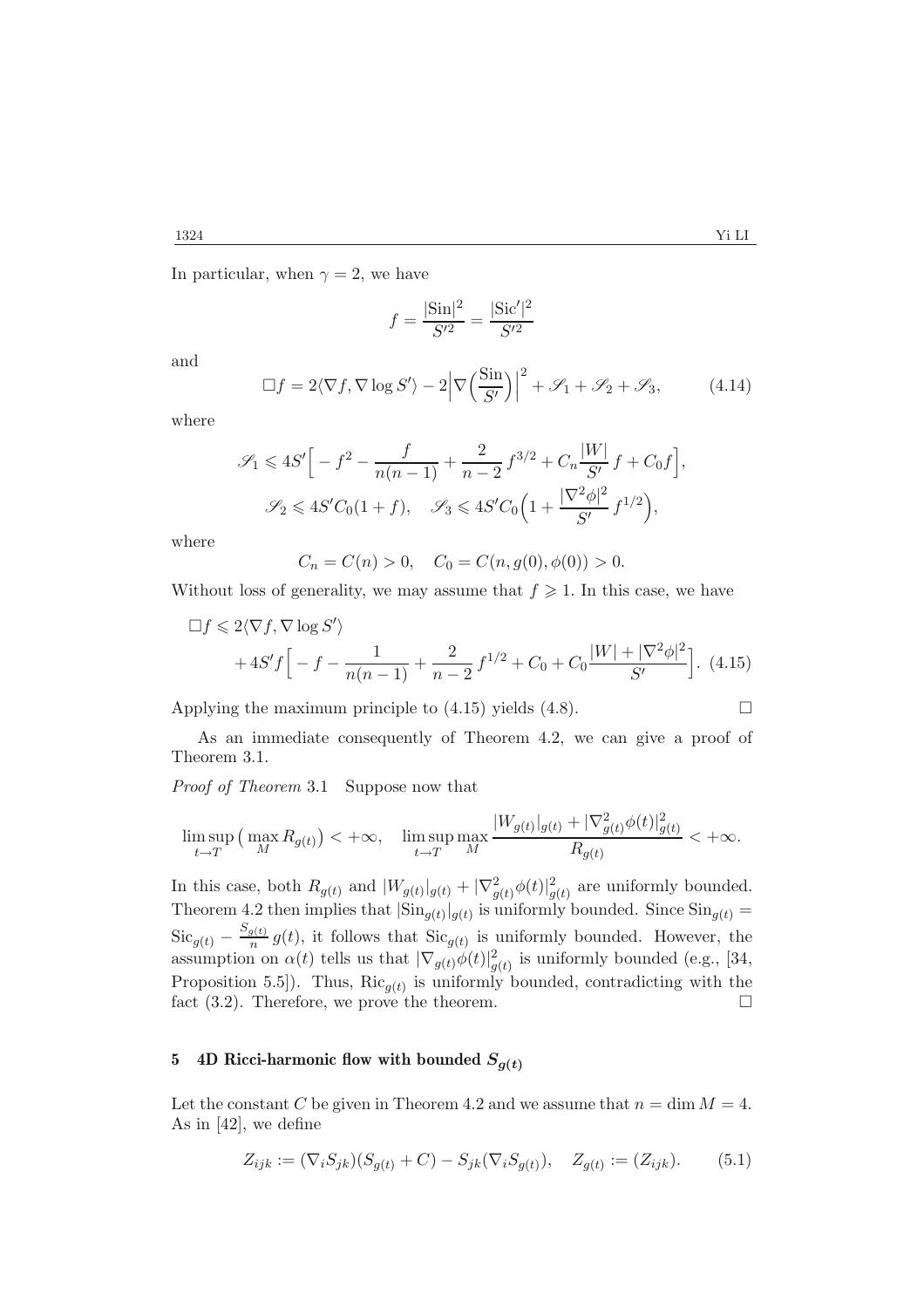In the proof of Theorem 4.2, we actually have proved

$$
\Box \frac{|\text{Sic}|^2}{S+C} = -2 \frac{|Z|^2}{(S+C)^3} - 2 \frac{|\text{Sic}|^4}{(S+C)^2} + 4 \frac{\text{Sm}(\text{Sic, Sic})}{S+C} - \frac{1}{(S+C)^2} [4|\Delta\phi|^2 |\text{Sic}|^2 - 2(S+C)\langle \text{Sic}, 4\Delta\phi \nabla^2 \phi \rangle]. \tag{5.2}
$$

The bracket in the right-hand side of (5.2) can be expressed as

$$
4[|{\rm Sic}\Delta\phi - (S+C)\nabla^2\phi|^2 - (S+C)^2|\nabla^2\phi|^2].
$$

Therefore, identity (5.2) is equal to

$$
\Box f = -2\frac{|Z|^2}{(S+C)^3} - 2f^2 + 4\frac{\text{Sm(Sic, Sic)}}{S+C} - 4\left|\Delta\phi\frac{\text{Sic}}{S+C} - \nabla^2\phi\right|^2 + 4|\nabla^2\phi|^2, (5.3)
$$

where

$$
f := \frac{|\text{Sic}|^2}{S+C},
$$
\nwhich differs from the previous one in the proof of Theorem 4.2. Integrating

(5.3) over M yields

$$
\frac{\mathrm{d}}{\mathrm{d}t} \int_{M} f \mathrm{d}V_{g(t)} = \int_{M} \left[ -2 \frac{|Z|^{2}}{(S+C)^{3}} - 2f^{2} + 4 \frac{\mathrm{Sm}(\mathrm{Sic}, \mathrm{Sic})}{S+C} - fS - 4 \left| \Delta \phi \frac{\mathrm{Sic}}{S+C} - \nabla^{2} \phi \right|^{2} + 4|\nabla^{2} \phi|^{2} \right] \mathrm{d}V_{g(t)}.
$$
\n(5.5)

To control the integral of  $|\nabla^2 \phi|^2$ , we recall the evolution equation for  $|\nabla \phi|^2$  (see [34, Proposition 4.3]):

$$
\Box |\nabla \phi|^2 = -4|\nabla \phi \otimes \nabla \phi|^2 - 2|\nabla^2 \phi|^2. \tag{5.6}
$$

In particular, we see that

$$
|\nabla \phi|^2 \le \max_M (|\nabla \phi|^2|_{t=0}) =: A_1. \tag{5.7}
$$

Moreover, we have

$$
\frac{\mathrm{d}}{\mathrm{d}t} \int_M |\nabla \phi|^2 \mathrm{d}V_{g(t)} \leqslant \int_M [-(S+C)|\nabla \phi|^2 - 2|\nabla^2 \phi|^2 + C|\nabla \phi|^2] \mathrm{d}V_{g(t)},
$$

which shows that

$$
2\int_0^t \int_M |\nabla^2 \phi|^2 dV_{g(s)} ds + \int_M |\nabla \phi|^2 dV_{g(t)} \leqslant e^{Ct} A_1 \text{Vol}(M, g(0)). \tag{5.8}
$$

Define

$$
A_2(t) := \int_M |\nabla^2 \phi|^2 dV_{g(t)}.
$$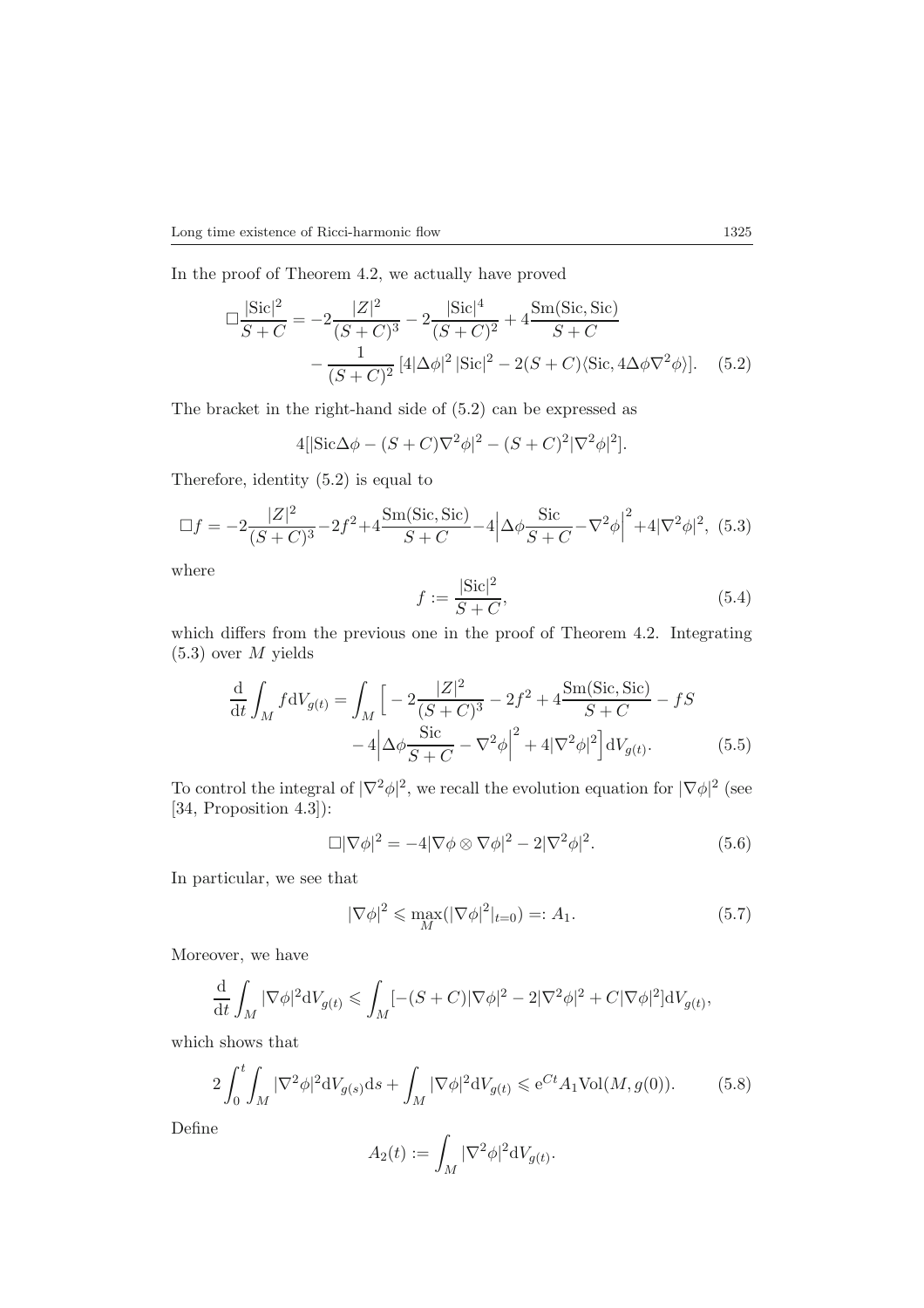Plugging (5.8) into (5.5), we arrive at

$$
\frac{d}{dt} \int_M f dV_{g(t)} \le \int_M \Big[ -2f^2 + 4 \frac{\text{Sm(Sic, Sic)}}{S + C} - fS \Big] dV_{g(t)} + 4A_2(t). \tag{5.9}
$$

In the following, we restrict ourself in 4D RHF, i.e.,  $n = \dim M = 4$ . In the case, the famous Gauss-Bonnet-Chern formula says that

$$
2^{5}\pi^{2}\chi(M) = \int_{M} [|\text{Rm}|^{2} - 4|\text{Ric}|^{2} + R^{2}]\text{d}V_{g(t)}
$$
(5.10)

for any  $t \in [0, T]$ . In order to use formula (5.10), we should translate the integrand in  $(5.10)$  into a function in terms of  $S_{ijk\ell}$ .

**Lemma 5.1** *For any* m*-dimensional manifold* M, *one has*

$$
|\text{Rm}|^2 - 4|\text{Ric}|^2 + R^2 = |\text{Sm}|^2 - 4|\text{Sic}|^2 + S^2 - 2(n+9)|\nabla\phi|^4
$$
  
- 18\text{Sic}(\nabla\phi, \nabla\phi) + 4S|\nabla\phi|^2. (5.11)

*Proof* Using

$$
S_{ijk\ell} = R_{ijk\ell} - (g_{j\ell} \nabla_i \phi \nabla_k \phi + g_{k\ell} \nabla_i \phi \nabla_j \phi),
$$

we obtain

$$
|\text{Rm}|^2 = R_{ijk\ell} R^{ijk\ell}
$$
  
=  $(S_{ijk\ell} + (g_{j\ell}\nabla_i\phi\nabla_k\phi + g_{k\ell}\nabla_i\phi\nabla_j\phi))$   
 $\cdot (S^{ijk\ell} + (g^{j\ell}\nabla^i\phi\nabla^k\phi + g^{k\ell}\nabla^i\phi\nabla^j\phi))$   
=  $|\text{Sm}|^2 + 2(n+1)|\nabla\phi|^4 + 2(S_{ijk\ell}g^{j\ell}\nabla^i\phi\nabla^k\phi + S_{ijk\ell}g^{k\ell}\nabla^i\phi\nabla^j\phi).$ 

Compute

$$
S_{ijk\ell}g^{j\ell} = -R_{ik} - (n+1)\nabla_i\phi\nabla_k\phi = -S_{ik} - (n+3)\nabla_i\phi\nabla_k\phi,
$$
  

$$
S_{ijk\ell}g^{k\ell} = g^{k\ell}R_{ijk\ell} - (n+1)\nabla_i\phi\nabla_j\phi = -(n+1)\nabla_i\phi\nabla_j\phi,
$$

because of the first Bianchi identity

$$
g^{k\ell} R_{ijk\ell} = -g^{k\ell} (R_{jki\ell} + R_{kij\ell}) = -(-R_{ji} + R_{ij}) = 0.
$$

Consequently,

$$
|\text{Rm}|^2 = |\text{Sm}|^2 + 2(n+1)|\nabla\phi|^4
$$
  
+ 2[-Sic(\nabla\phi, \nabla\phi) - (n+3)|\nabla\phi|^4 - (n+1)|\nabla\phi|^4]  
= |\text{Sm}|^2 - 2\text{Sic}(\nabla\phi, \nabla\phi) - 2(n+3)|\nabla\phi|^4.

Similarly, we can show that

$$
|\text{Ric}|^2 = |\text{Sic}|^2 + 4\text{Sic}(\nabla\phi, \nabla\phi) + 4|\nabla\phi|^4, \quad R^2 = S^2 + 4|\nabla\phi|^4 + 4S|\nabla\phi|^2.
$$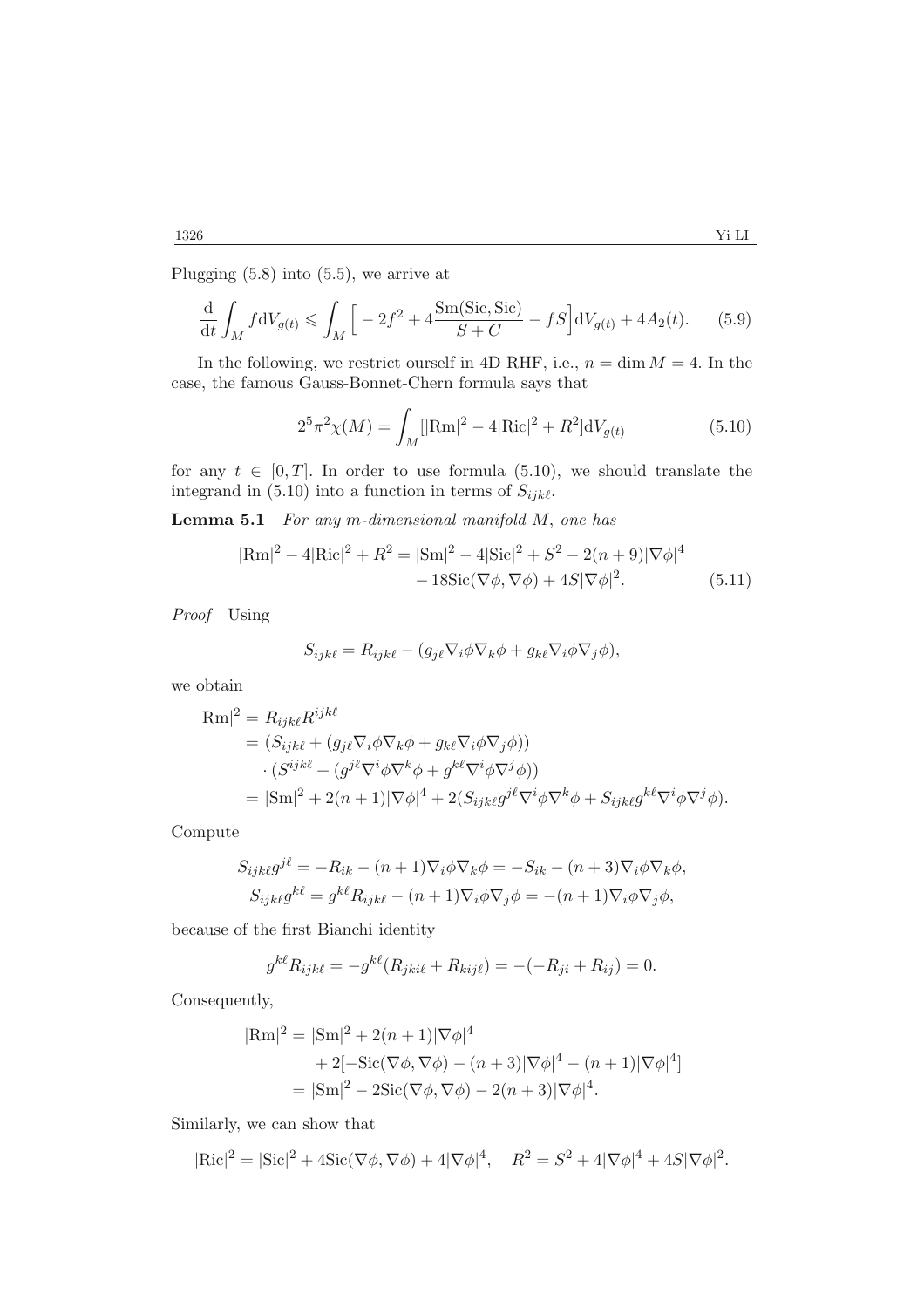Combining these identities, we obtain  $(5.11)$ .

From  $(5.10)$  and  $(5.11)$ , one has, in dimension  $n = 4$ ,

$$
\int_{M} [|\text{Sm}|^{2} - 4|\text{Sic}|^{2} + S^{2}] \, \mathrm{d}V_{g(t)} \n= 2^{5} \pi^{2} \chi(M) + 26 \int_{M} |\nabla \phi|^{4} \, \mathrm{d}V_{g(t)} \n+ 18 \int_{M} \text{Sic}(\nabla \phi, \nabla \phi) \, \mathrm{d}V_{g(t)} - 4 \int_{M} S|\nabla \phi|^{2} \, \mathrm{d}V_{g(t)}.
$$
\n(5.12)

Using the inequality

$$
\operatorname{Sic}(\nabla \phi, \nabla \phi) \leq \varepsilon |\operatorname{Sic}|^2 + \frac{|\nabla \phi|^4}{4\varepsilon}, \quad \varepsilon := \frac{9}{52},
$$

we obtain from  $(5.12)$  that, in dimension  $n = 4$ ,

$$
\int_{M} [|\text{Sm}|^{2} - 4|\text{Sic}|^{2} + S^{2}] \, \mathrm{d}V_{g(t)}\n\n\leq 2^{5} \pi^{2} \chi(M) + 52 \int_{M} |\nabla \phi|^{4} \, \mathrm{d}V_{g(t)}\n\n+ \frac{81}{26} \int_{M} |\text{Sic}|^{2} \, \mathrm{d}V_{g(t)} - 4 \int_{M} S|\nabla \phi|^{2} \, \mathrm{d}V_{g(t)}.
$$
\n(5.13)

For any  $\varepsilon > 0$ , we have

$$
4\frac{\text{Sm}(Sic, \text{Sic})}{S+C} \leq \varepsilon^2 |\text{Sm}|^2 + \frac{4|\text{Sic}|^2}{\varepsilon^2 (S+C)^2} = \frac{4}{\varepsilon^2} f^2 + \varepsilon^2 |\text{Sm}|^2
$$

so that

$$
-2f^{2} + 4\frac{\text{Sm}(Sic, Sic)}{S + C} - fS
$$
  
\n
$$
\leq -2f^{2} + \frac{4}{\varepsilon^{2}}f^{2} + \varepsilon^{2}|\text{Sm}|^{2} - fS
$$
  
\n
$$
= -2f^{2} + \varepsilon^{2}(|\text{Sm}|^{2} - 4|\text{Sic}|^{2} + S^{2}) + 4\varepsilon^{2}|\text{Sic}|^{2} - \varepsilon^{2}S^{2} + \frac{4}{\varepsilon^{2}}f^{2} - fs
$$
  
\n
$$
= \varepsilon^{2}(|\text{Sm}|^{2} - 4|\text{Sic}|^{2} + S^{2}) + (4\varepsilon^{2} - 1)fS - \left(2 - \frac{4}{\varepsilon^{2}}\right)f^{2} + 4C\varepsilon^{2}f - \varepsilon^{2}S^{2}.
$$

Using estimate (5.13), we have

$$
\int_M \left[ -2f^2 + 4\frac{\text{Sm}(Sic, Sic)}{S+C} - fS \right] dV_{g(t)}
$$
\n
$$
\leq \varepsilon^2 \left[ 32\pi^2 \chi(M) + 52A_1^2 \text{Vol}(M, g(0))e^{Ct} + \frac{81}{26} \int_M f(S+C) dV_{g(t)} \right]
$$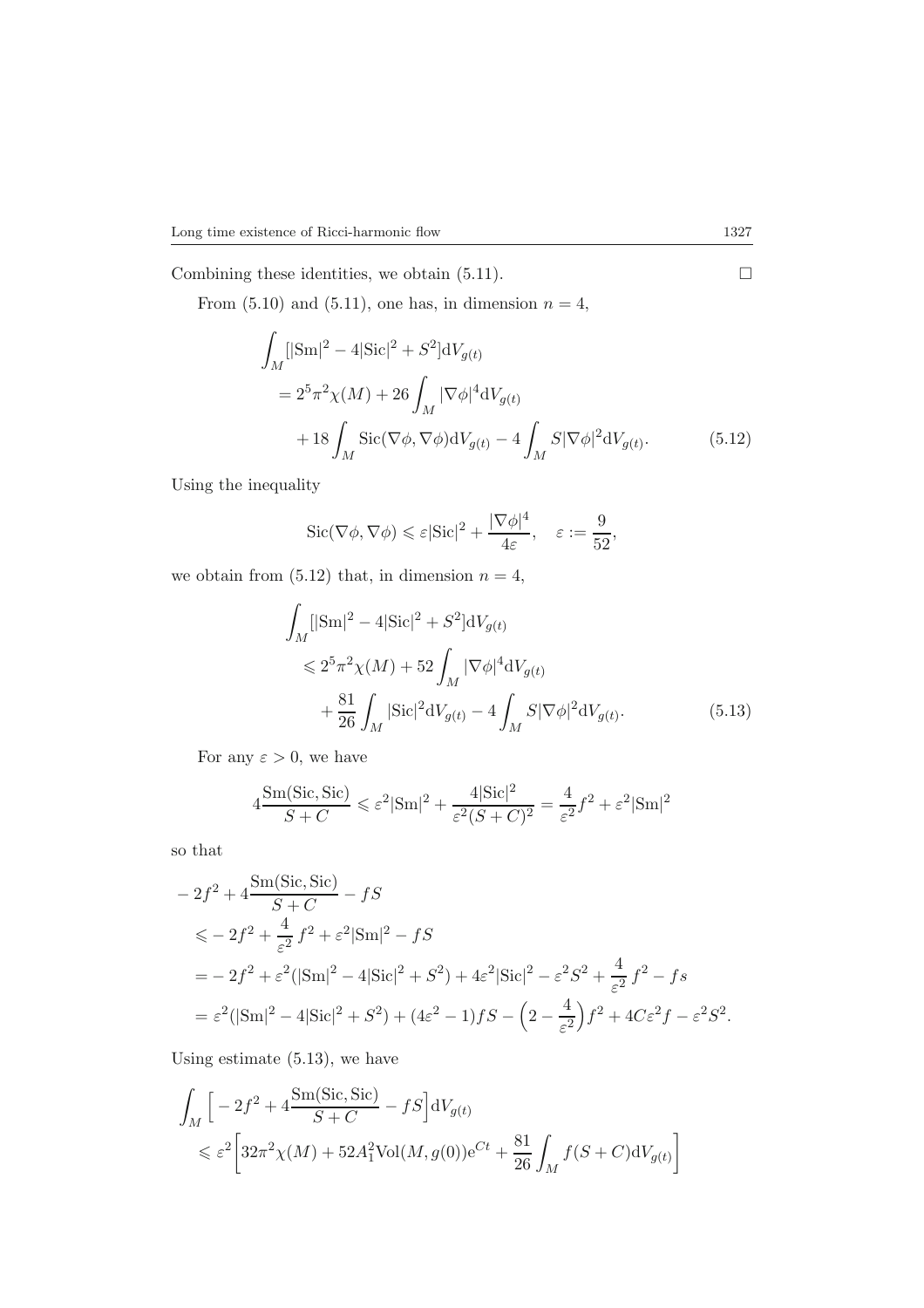$$
-\varepsilon^{2} \int_{M} f^{2}dV_{g(t)} + (4\varepsilon^{2} - 1) \int_{M} fSdV_{g(t)}
$$
  

$$
-\left(2 - \frac{4}{\varepsilon^{2}}\right) \int_{M} f^{2}dV_{g(t)} + 4C\varepsilon^{2} \int_{M} f dV_{g(t)}
$$
  

$$
= \varepsilon^{2} \left[32\pi^{2}\chi(M) + 52A_{1}^{2}\text{Vol}(M,g(0))e^{Ct}\right]
$$
  

$$
+ \int_{M} \left[-\left(2 - \frac{4}{\varepsilon^{2}}\right)f^{2} + \left(\frac{55}{26} + 4\varepsilon^{2}\right)fS + \left(\frac{81}{26} + 4\varepsilon^{2}\right)Cf - \varepsilon^{2}S^{2}\right]dV_{g(t)}.
$$
  
any  $n > 0$ , we have

For any  $\eta > 0$ , we have

$$
fS \leqslant \eta f^2 + \frac{1}{4\eta} S^2,
$$

and then

$$
\int_{M} \left[ -2f^{2} + 4 \frac{\text{Sm}(Sic, Sic)}{S + C} - fS \right] dV_{g(t)} \n\leq \varepsilon^{2} [32\pi^{2} \chi(M) + 52A_{1}^{2} \text{Vol}(M, g(0))e^{Ct}] + \int_{M} \left[ -\left( 2 - \frac{4}{\varepsilon^{2}} - \left( \frac{55}{26} + 4\varepsilon^{2} \right) \eta \right) f^{2} \right. \n+ \left( \frac{81}{26} + 4\varepsilon^{2} \right) Cf + \left( \frac{\frac{55}{26} + 4\varepsilon^{2}}{4\eta} - \varepsilon^{2} \right) S^{2} \left] dV_{g(t)}.
$$

If we choose

$$
\eta = \frac{4/\varepsilon^2}{\frac{55}{26} + 4\varepsilon^2}, \quad \varepsilon > 2,
$$
\n(5.14)

then

$$
\int_M \left[ -2f^2 + 4\frac{\text{Sm}(Sic, Sic)}{S+C} - fS \right] dV_{g(t)}
$$
\n
$$
\leq \varepsilon^2 [32\pi^2 \chi(M) + 52A_1^2 \text{Vol}(M, g(0))e^{Ct}] + \int_M \left[ -\left(2 - \frac{8}{\varepsilon^2}\right) f^2 + \left(\frac{81}{26} + 4\varepsilon^2\right) Cf + \left(\frac{(\frac{55}{26} + 4\varepsilon^2)^2}{16} - 1\right) \varepsilon^2 S^2 \right] dV_{g(t)}.
$$

In particular, when  $\varepsilon = 2\sqrt{2}$  in (5.14), we arrive at

$$
\int_{M} \left[ -2f^{2} + 4 \frac{\text{Sm}(Sic, Sic)}{S + C} - fS \right] dV_{g(t)} \n\leq \int_{M} (-f^{2} + 36Cf + 574S^{2}) dV_{g(t)} \n+ 8[32\pi^{2}\chi(M) + 52A_{1}^{2}\text{Vol}(M, g(0))e^{Ct}].
$$
\n(5.15)

Plugging (5.15) into (5.9) implies

$$
\frac{\mathrm{d}}{\mathrm{d}t} \int_{M} f \mathrm{d}V_{g(t)} \leq \int_{M} (-f^{2} + 36Cf + 574S^{2}) \mathrm{d}V_{g(t)} + [256\pi^{2}\chi(M) + 416A_{1}^{2}\text{Vol}(M, g(0))]e^{Ct} + 4A_{2}(t)].
$$
\n(5.16)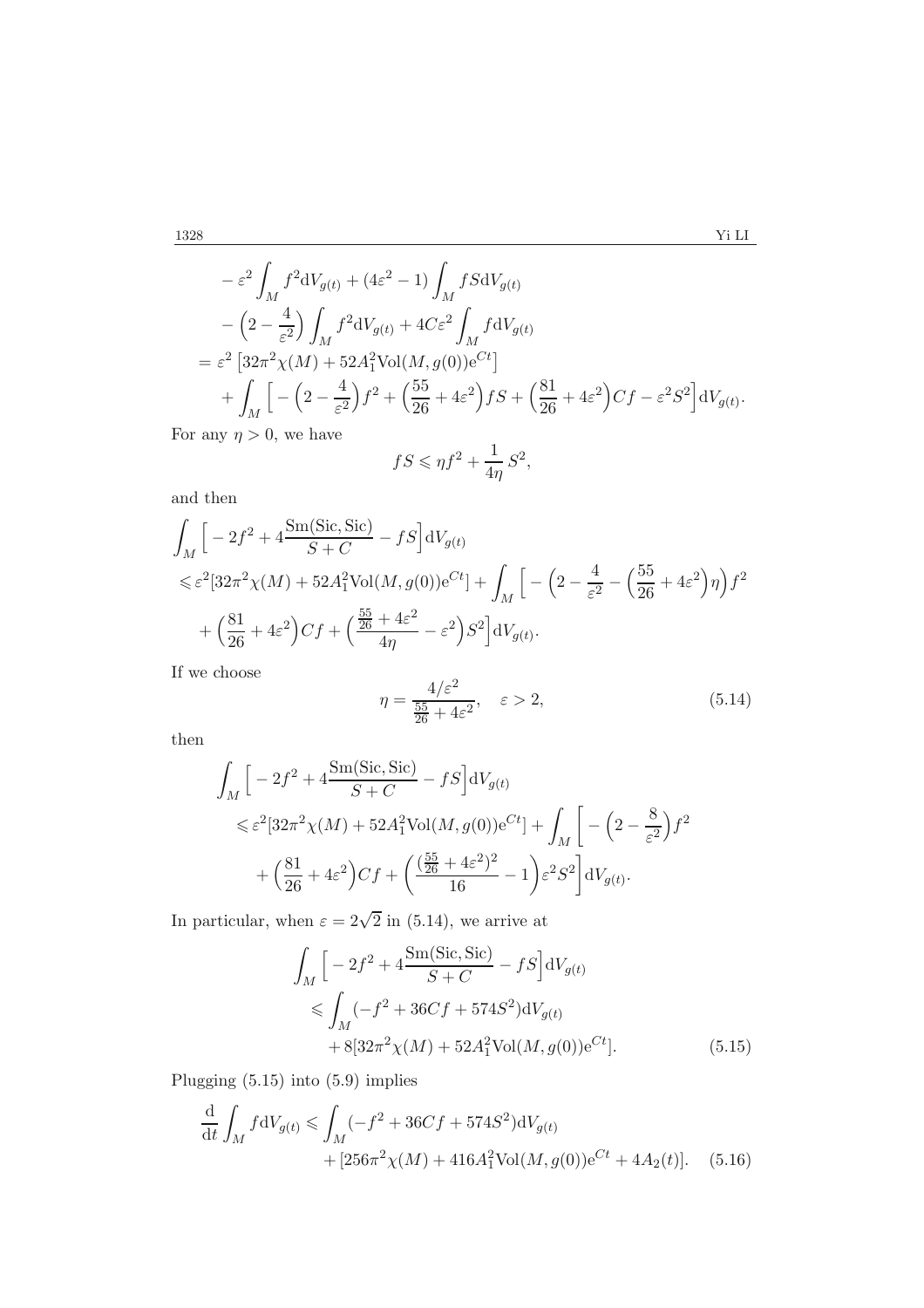As a consequence, we can prove (see [26]) Theorem 3.2 and the following result. **Theorem 5.2** *Let*  $(M, g(t), \phi(t))_{t \in [0,T]}$  *be a solution to RHF on a closed* manifold M with  $n = \dim M - A$  and  $T \leq +\infty$ . Suppose  $\min_{t \in [0,T]} S(t) \geq 0$ *manifold M with*  $n = \dim M = 4$  *and*  $T \leq +\infty$ . *Suppose*  $\min_M S_{g(0)} > 0$ .<br>*Then Then*

$$
\int_{M} |\text{Sic}_{g(s)}|_{g(s)} \text{d}V_{g(s)} \leq 2a_0(M, g(0), \phi(0), s) + 1148 \int_0^s \int_M S_{g(t)}^2 \text{d}V_{g(t)} \text{d}t, (5.17)
$$
\n
$$
\int_0^s \int_M |\text{Sic}_{g(t)}|_{g(t)}^2 \text{d}V_{g(t)} \text{d}t \leq 8a_0(M, g(0), \phi(0), s) + 4592 \int_0^s \int_M S_{g(t)}^2 \text{d}V_{g(t)} \text{d}t,
$$
\n(5.18)\n
$$
\int_0^s \int_M |\text{Sm}_{g(t)}|_{g(t)}^2 \text{d}V_{g(t)} \text{d}t
$$
\n
$$
\leq 32\pi^2 \chi(M)s + 13(\alpha A_1)^2 \text{Vol}(M, g(0))s + \frac{881}{25} a_0(M, g(0), \phi(0), s) + \frac{1011469}{50} \int_0^s \int_M S_{g(t)}^2 \text{d}V_{g(t)} \text{d}t,
$$
\n(5.19)

*for all*  $s \in [0, T)$ *. Here,* 

$$
a_0(M, g(0), \phi(0), s) := 256\pi^2 \chi(M)s + 416A_1^2 \text{Vol}(M, g(0))s
$$
  
+ 2A\_1 \text{Vol}(M, g(0)) +  $\int_M \frac{|\text{Sic}_{g(0)}|_{g(0)}^2}{S_{g(0)}} dV_{g(0)}.$  (5.20)

Finally, we give proofs of Theorems 3.3 and 3.4. Recall the quantity

$$
f := \frac{|\text{Sic}_{g(t)}|_{g(t)}^2}{S_{g(t)} + 2}.
$$

**Theorem 5.3** *If*  $(M, g(t), \phi(t))_{t \in [0,T)}$  *satisfies BA, then* 

$$
\frac{\mathrm{d}}{\mathrm{d}t} \int_{M} f \mathrm{d}V_{g(t)} \leq \int_{M} (-f^{2} + 88f) \mathrm{d}V_{g(t)} + [128\pi^{2}\chi(M) + 208A_{1}^{2}\mathrm{Vol}(M, g(0))e^{2t} + 4A_{2}(t)].
$$
\n(5.21)

*Proof* Recall the estimate (see [26])

$$
4\frac{\text{Sm}(\text{Sic}, \text{Sic})}{S+2} \leq \frac{4}{\varepsilon^2} f^2 + \varepsilon^2 (|\text{Sm}|^2 - 4|\text{Sic}|^2 + S^2) + 4\varepsilon^2 (S+2)f.
$$

Since  $-1 \leqslant S \leqslant 1$ , it follows that

$$
4\varepsilon^2(S+2)f \leqslant 12\varepsilon^2 f.
$$

Hence,

$$
4\frac{\text{Sm}(\text{Sic}, \text{Sic})}{S+2} \leq \frac{4}{\varepsilon^2} f^2 + \varepsilon^2 (|\text{Sm}|^2 - 4|\text{Sic}|^2 + S^2) + 12\varepsilon^2 f.
$$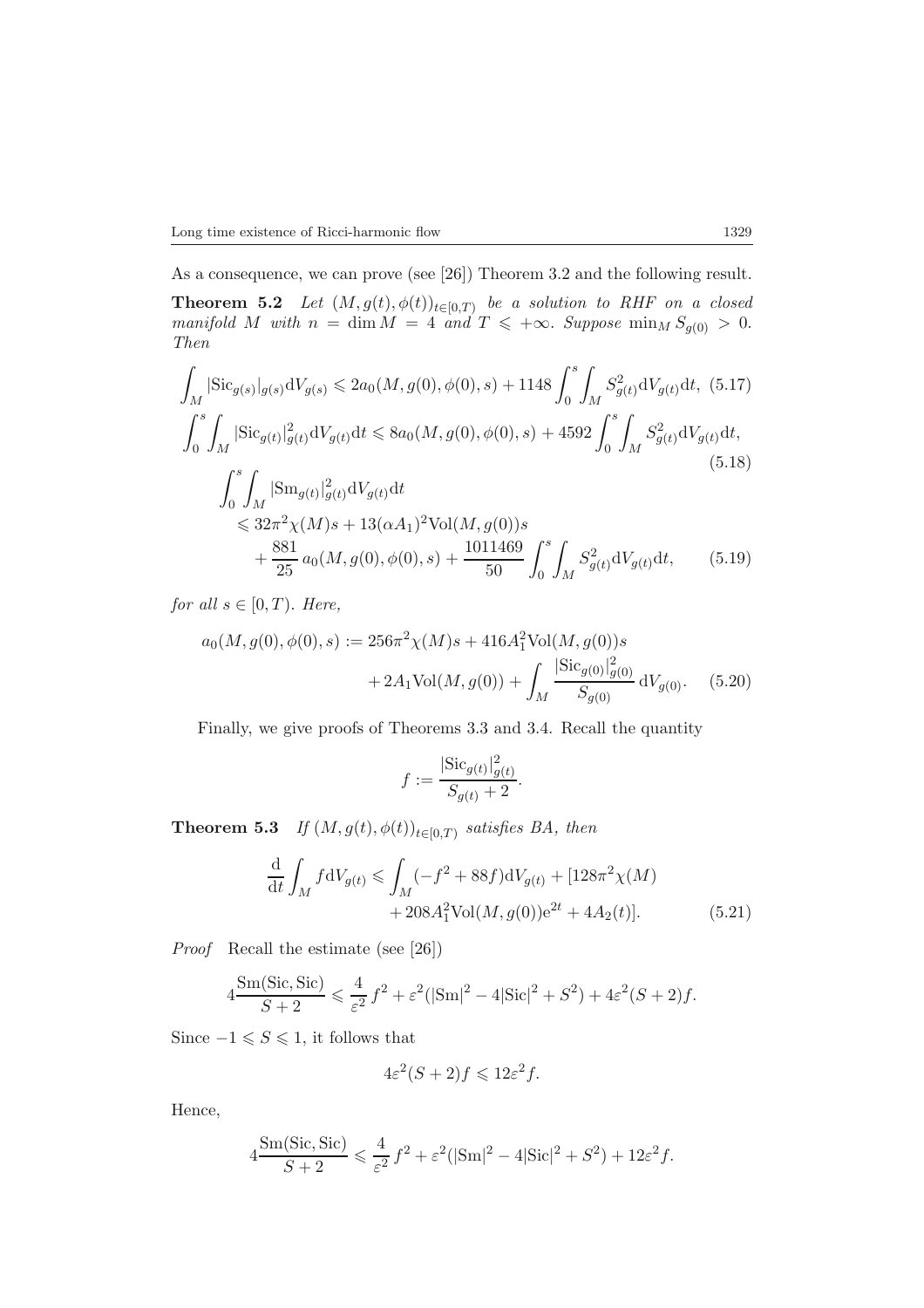Using the inequality

$$
-fS = -f(s+2) + 2f \le 2f
$$

and (5.13), we arrive at

$$
\int_{M} \left[ -2f^{2} + 4 \frac{\text{Sm(Sic, Sic)}}{S+2} - fS \right] dV_{g(t)} \n\leq \int_{M} \left[ -2f^{2} + \frac{4}{\varepsilon^{2}} f^{2} + \varepsilon^{2} (|\text{Sm}|^{2} - 4|\text{Sic}|^{2} + S^{2}) + 12\varepsilon^{2} f - fS \right] dV_{g(t)} \n= \int_{M} \left[ -\left( 2 - \frac{4}{\varepsilon^{2}} \right) f^{2} + (12\varepsilon^{2} + 2) f + \varepsilon^{2} (|\text{Sm}|^{2} - 4|\text{Sic}|^{2} + S^{2}) \right] dV_{g(t)} \n\leq \int_{M} \left[ -\left( 2 - \frac{4}{\varepsilon^{2}} \right) f^{2} + (12\varepsilon^{2} + 2) f \right] dV_{g(t)} \n+ \varepsilon^{2} [32\pi^{2} \chi(M) + 52\varepsilon^{2} A_{1}^{2} \text{Vol}(M, g(0)) e^{2t}] + \frac{243}{26} \varepsilon^{2} \int_{M} f dV_{g(t)} \n= \int_{M} \left[ -\left( 2 - \frac{4}{\varepsilon^{2}} \right) f^{2} + \left( \frac{555}{26} \varepsilon^{2} + 2 \right) f \right] dV_{g(t)} \n+ \varepsilon^{2} [32\pi^{2} \chi(M) + 52\varepsilon^{2} A_{1}^{2} \text{Vol}(M, g(0)) e^{2t}].
$$

From (5.9), we get (5.21) (compare with (5.16) when  $C = 2$ ). **Theorem 5.4** *If*  $(M, g(t), \phi(t))_{t \in [0,T)}$  *satisfies BA, then* 

$$
\int_{M} |\text{Sic}_{g(s)}|_{g(s)}^{2} dV_{g(s)} \leq b(M, g(0), \phi(0), s),
$$
\n(5.22)\n
$$
\int_{M} |\text{Sm}_{g(s)}|_{g(s)}^{2} dV_{g(s)} \leq 32\pi^{2} \chi(M) + 676\alpha A_{1}^{2} \text{Vol}(M, g(0))e^{2s} + \frac{185}{26} b(M, g(0), \phi(0), s),
$$
\n(5.23)

$$
\int_{0}^{s} \int_{M} |\text{Sic}_{g(t)}|_{g(t)}^{4} dV_{g(t)} dt \leq b(M, g(0), \phi(0), s),
$$
\n(5.24)

$$
\int_{s}^{T} \int_{M} |\text{Sic}|_{g(t)}^{p} dV_{g(t)} dt \leqslant |b(M, g(0), \phi(0), T)|^{p/4} e^{T(4-p)/4}
$$

$$
\cdot [\text{Vol}(M, g(0))]^{(4-p)/4} (T-s)^{(4-p)/4}, \qquad (5.25)
$$

*for any*  $s \in [0, T)$  *and*  $0 < p < 4$ *. Here,* 

$$
b(M, g(0), \phi(0), s)
$$
  
 :=  $9e^{88s} \int_M |\text{Sic}_{g(0)}|^2_{g(0)} dV_{g(0)} + \frac{144}{11} \pi^2 \chi(M)(e^{88s} - 1)$   
  $+ \frac{936}{43} A_1^2 \text{Vol}(M, g(0))(e^{88s} - e^{2s}) + 18A_1 \text{Vol}(M, g(0))e^{90s}.$  (5.26)

*Proof* Write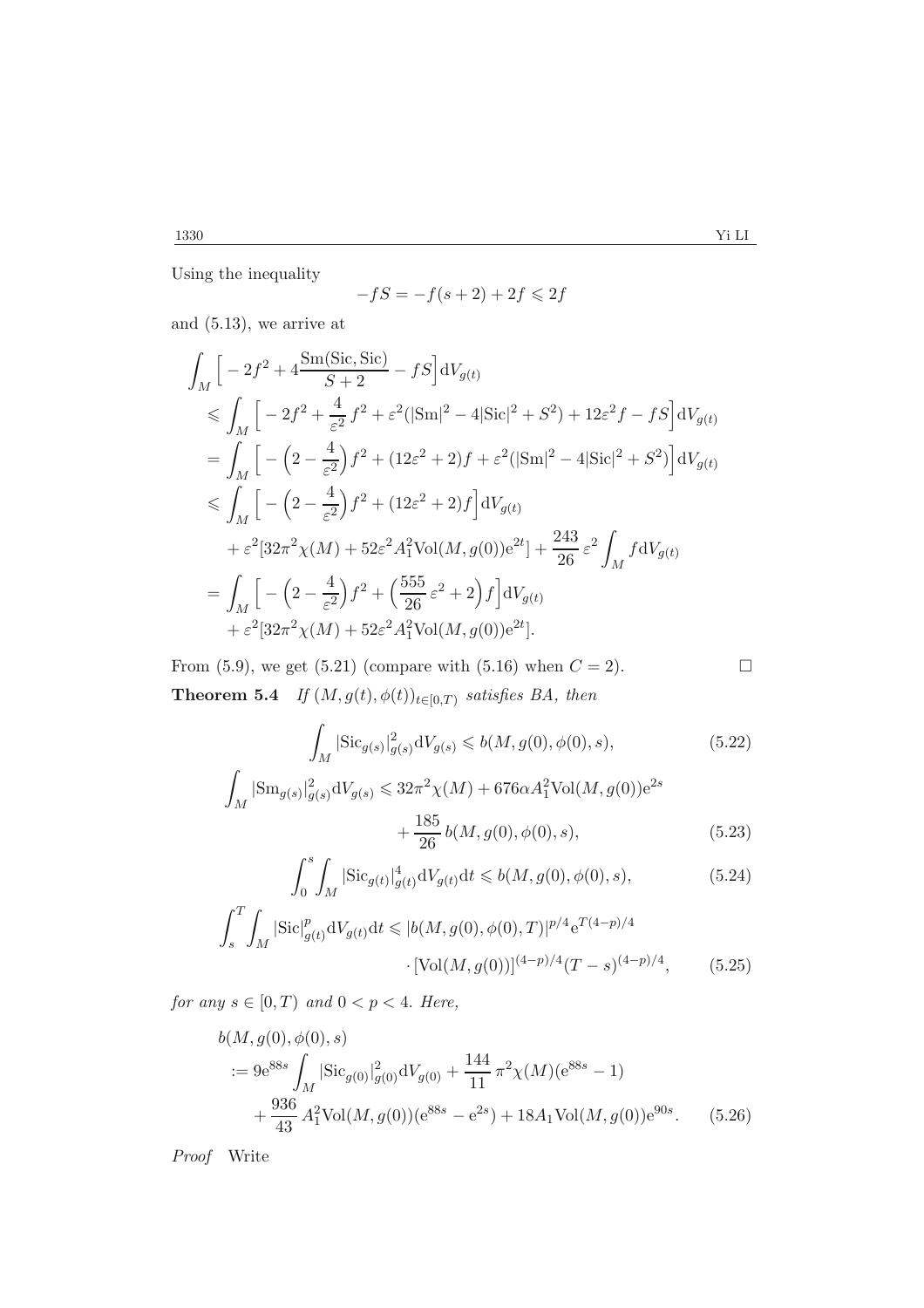$$
A_3(t) := 128\pi^2 \chi(M) + 208A_1^2 \text{Vol}(M, g(0))e^{2t} + 4A_2(t).
$$

The inequality (5.21) implies

$$
\frac{\mathrm{d}}{\mathrm{d}t} \int_M f \mathrm{d}V_{g(t)} \leqslant A_3(t) + \int_M (-f^2 + 88f) \mathrm{d}V_{g(t)},
$$

and then

$$
\frac{\mathrm{d}}{\mathrm{d}t}\left(\mathrm{e}^{-88t}\int_M f \mathrm{d}V_{g(t)}\right) \leqslant -\mathrm{e}^{-88t}\int_M f^2 \mathrm{d}V_{g(t)} + \mathrm{e}^{-88t}A_3(t).
$$

Therefore,

$$
e^{-88s} \int_0^s \int_M f^2 dV_{g(t)} dt + e^{-88s} \int_M f dV_{g(s)}
$$
  
\n
$$
\leq \int_M f dV_{g(0)} + \int_0^s e^{-88t} [128\pi^2 \chi(M) + 208A_1^2 Vol(M, g(0)) e^{2t} + 4A_2(t)] dt
$$
  
\n
$$
= \int_M f dV_{g(0)} + \frac{16}{11} \pi^2 \chi(M) (1 - e^{-88s}) + \frac{104}{43} A_1^2 Vol(M, g(0)) (1 - e^{-86s})
$$
  
\n
$$
+ 4 \int_0^s \int_M |\nabla^2 \phi|^2 dV_{g(t)} dt
$$
  
\n
$$
\leq \int_M f dV_{g(0)} + \frac{16}{11} \pi^2 \chi(M) (1 - e^{-88s}) + \frac{104}{43} A_1^2 Vol(M, g(0)) (1 - e^{-86s})
$$
  
\n
$$
+ 2A_1 Vol(M, g(0)) e^{2s}
$$

by (5.8). Because  $|S| \leq 1$ , we have

$$
\frac{1}{3} |{\rm Sic}|^2 \leqslant f \leqslant |{\rm Sic}|^2,
$$

and hence,

$$
\frac{e^{-88s}}{9} \int_0^s \int_M |\text{Sic}|^4 \text{d}V_{g(t)} \text{d}t + \frac{e^{-88s}}{3} \int_M |\text{Sic}|^2 \text{d}V_{g(s)}\n\leq \int_M |\text{Sic}|^2 \text{d}V_{g(0)} + \frac{16}{11} \pi^2 \chi(M)(1 - e^{-88s})\n+ \frac{104}{43} A_1^2 \text{Vol}(M, g(0))(1 - e^{-86s}) + 2A_1 \text{Vol}(M, g(0))e^{2s}.
$$

This estimate yields (5.22) and (5.24).

For  $(5.23)$ , we use  $(5.13)$  to get

$$
\int_{M} |\text{Sm}|^{2} \text{d}V_{g(t)} \leq 32\pi^{2} \chi(M) + 52A_{1}^{2} \text{Vol}(M, g(0))e^{2t} \n+ \frac{81}{26} \int_{M} |\text{Sic}|^{2} \text{d}V_{g(t)} + 4 \int_{M} |\text{Sic}|^{2} \text{d}V_{g(t)} \n= 32\pi^{2} \chi(M) + 52A_{1}^{2} \text{Vol}(M, g(0))e^{2t} + \frac{185}{26} b(M, g(0), \phi(0), t)
$$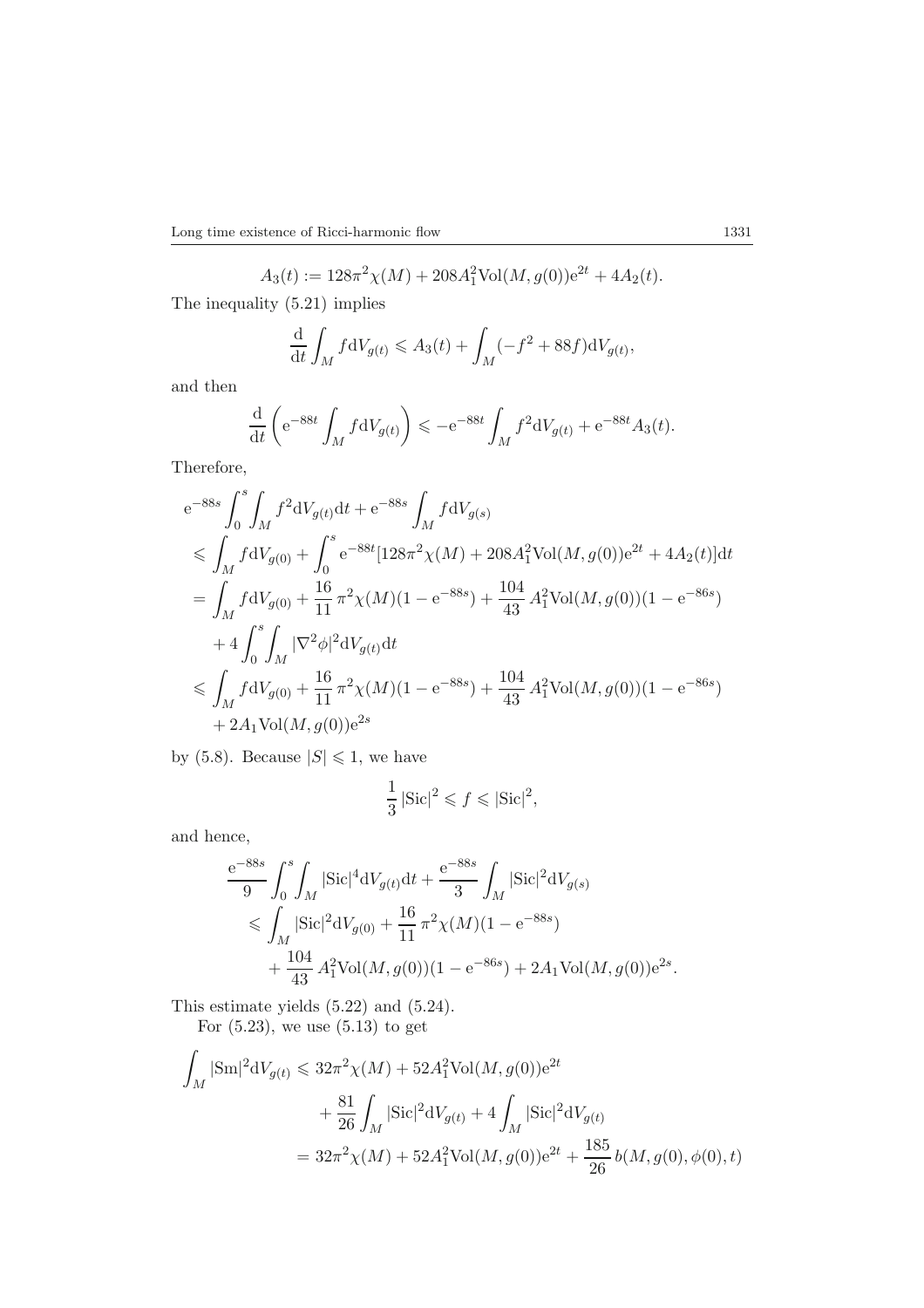by (5.22). For  $(5.25)$ , we use

$$
\frac{\mathrm{d}}{\mathrm{d}t}\,\mathrm{Vol}(M,g(t)) = -\int_M S \mathrm{d}V_{g(t)}
$$

and  $-1 \leqslant S \leqslant 1$  to deduce

$$
e^{-T}\text{Vol}(M, g(0)) \leq \text{Vol}(M, g(t)) \leq e^{T}\text{Vol}(M, g(0)).
$$

Consequently, for any  $0 < s < r < T$ ,

$$
\int_{s}^{r} \int_{M} |\text{Sic}|^{p} dV_{g(t)} dt
$$
\n
$$
\leq \left( \int_{s}^{r} \int_{M} |\text{Sic}|^{4} dV_{g(t)} dt \right)^{p/4} \left( \int_{s}^{r} \int_{M} dV_{g(t)} dt \right)^{(4-p)/4}
$$
\n
$$
\leqslant |b(M, g(0), \phi(0), T)|^{p/4} (r - s)^{(4-p)/4} e^{T(4-p)/4} [\text{Vol}(M, g(0))]^{(4-p)/4}.
$$

Thus, we get  $(5.25)$ .

Using  $c(M, g(0), \phi(0), T)$  and (3.15), Theorem 5.4 now yields

$$
\sup_{t \in [0,T)} \int_M |\text{Sic}_{g(t)}|^2_{g(t)} \text{d}V_{g(t)} \le c(M, g(0), \phi(0), T) < +\infty,
$$
\n
$$
\sup_{t \in [0,T)} \int_M |\text{Sm}_{g(t)}|^2_{g(t)} \text{d}V_{g(t)} \le 32\pi^2 \chi(M) + 8c(M, g(0), \phi(0), T) \n+ 52A_1^2 \text{Vol}(M, g(0))e^{2T} < +\infty.
$$
\n(5.28)

**Acknowledgements** The main results were announced in the 2015 Chinese-German Workshop on Metric Riemannian geometry at Shanghai Jiao Tong University from Oct. 12 to 16. The author thanks the organizers of this workshop. This work was partially supported by the Shanghai Sailing Program (Grant No. 14YF1401400) and the National Natural Science Foundation of China (Grant No. 11401374).

#### **References**

- 1. Abolarinwa A. Entropy formulas and their applications on time dependent Riemannian metrics. Electron J Math Anal Appl, 2015, 3(1): 77–88
- 2. Bailesteanu M. On the heat kernel under the Ricci flow coupled with the harmonic map flow. arXiv: 1309.0138
- 3. Bailesteanu M. Gradient estimates for the heat equation under the Ricci-harmonic map flow. Adv Geom, 2015, 15(4): 445–454
- 4. Bailesteanu M, Tranh H. Heat kernel estimates under the Ricci-harmonic map flow. arXiv: 1310.1619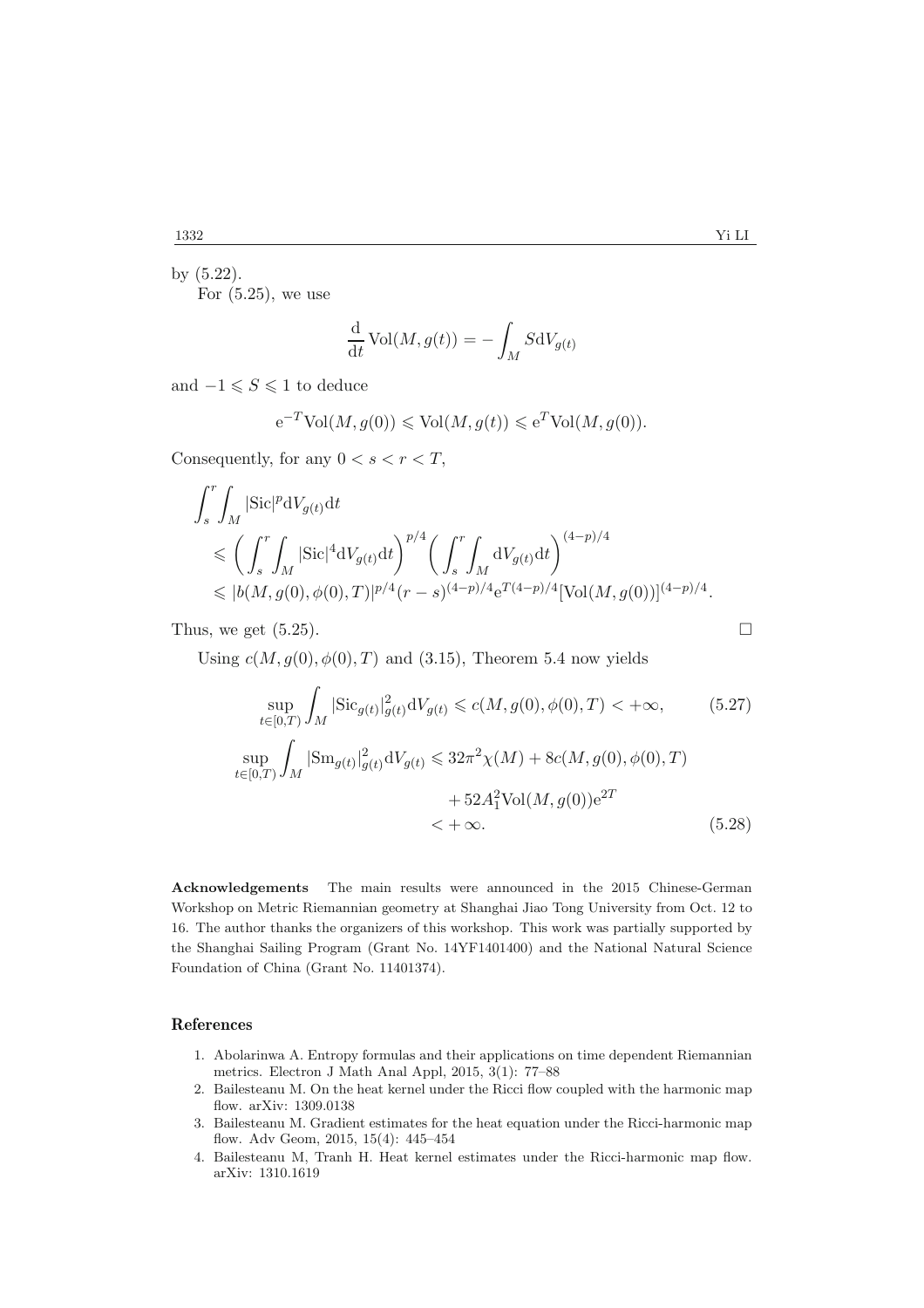- 5. Bamler R H, Zhang Q S. Heat kernel and curvature bounds in Ricci flows with bounded scalar curvature. arXiv: 1501.01291
- 6. Cao X D. Curvature pinching estimate and singularities of the Ricci flow. Comm Anal Geom, 2011, 19(5): 975–990
- 7. Cao X D, Guo H X, Tran H. Harnack estimates for conjugate heat kernel on evolving manifolds. Math Z, 2015, 281(1-2): 201–214
- 8. Chen X X, Wang B. On the conditions to extend Ricci flow (III). Int Math Res Not IMRN, 2013, (10): 2349–2367
- 9. Cheng L, Zhu A Q. On the extension of the harmonic Ricci flow. Geom Dedicata, 2013, 164: 179–185
- 10. Enders J, Muller R, Topping P M. On type-I singularities in Ricci flow. Comm Anal Geom, 2011, 19(5): 905–922
- 11. Fang S W. Differential Harnack inequalities for heat equations with potentials under geometric flows. Arch Math (Basel), 2013, 100(2): 179–189
- 12. Fang S W. Differential Harnack estimates for backward heat equations with potentials under an extended Ricci flow. Adv Geom, 2013, 13(4): 741–755
- 13. Fang S W, Zheng T. An upper bound of the heat kernel along the harmonic-Ricci flow. arXiv: 1501.00639
- 14. Fang S W, Zheng T. The (logarithmic) Sobolev inequalities along geometric flow and applications. J Math Anal Appl, 2016, 434(1): 729–764
- 15. Fang S W, Zhu P. Differential Harnack estimates for backward heat equations with potentials under geometric flows. Comm Pure Appl Anal, 2015, 14(3): 793–809
- 16. Guo B, Huang Z J, Phong D H. Pseudo-locality for a coupled Ricci flow. arXiv: 1510.04332
- 17. Guo H X, He T T. Harnack estimates for geometric flow, applications to Ricci flow coupled with harmonic map flow. Geom Dedicata, 2014, 169: 411–418
- 18. Guo H X, Ishida M. Harnack estimates for nonlinear backward heat equations in geometric flows. J Funct Anal, 2014, 267(8): 2638–2662
- 19. Guo H X, Philipowski R, Thalmairt A. Entropy and lowest eigenvalue on evolving manifolds. Pacific J Math, 2013, 264(1): 61–81
- 20. Guo H X, Philipowski R, Thalmairt A. A stochastic approach to the harmonic map heat flow on manifolds with time-dependent Riemannian metric. Stochastic Process Appl, 2014, 124(11): 3535–3552
- 21. Guo H X, Philipowski R, Thalmairt A. An entropy formula for the heat equation on manifolds with time-dependent metric, application to ancient solutions. Potential Anal, 2015, 42(2): 483–497
- 22. Hamilton R S. Three-manifolds with positive Ricci curvature. J Differential Geom, 1982, 17(2): 255–306
- 23. He C -L, Hu S, Kong D -X, Liu K F. Generalized Ricci flow. I. Local existence and uniqueness. In: Topology and Physics. Nankai Tracts Math, Vol 12. Hackensack: World Sci Publ, 2008, 151–171
- 24. Li Y. Generalized Ricci flow I: higher derivative estimates for compact manifolds. Anal PDE, 2012, 5(4): 747–775
- 25. Li Y. Eigenvalues and entropies under the harmonic-Ricci flow. Pacific J Math, 2014, 267(1): 141–184
- 26. Li Y. Long time existence and bounded scalar curvature in the Ricci-harmonic flow. arXiv: 1510.05788v2
- 27. List B. Evolution of an Extended Ricci Flow System. Ph D Thesis. Fachbereich Mathematik und Informatik der Freie Universität Berlin, 2006, http://www.diss.fu-berlin.de/2006/180/index.html
- 28. List B. Evolution of an extended Ricci flow system. Comm Anal Geom, 2008, 16(5): 1007–1048
- 29. Liu X -G, Wang K. A Gaussian upper bound of the conjugate heat equation along an extended Ricci flow. arXiv: 1412.3200